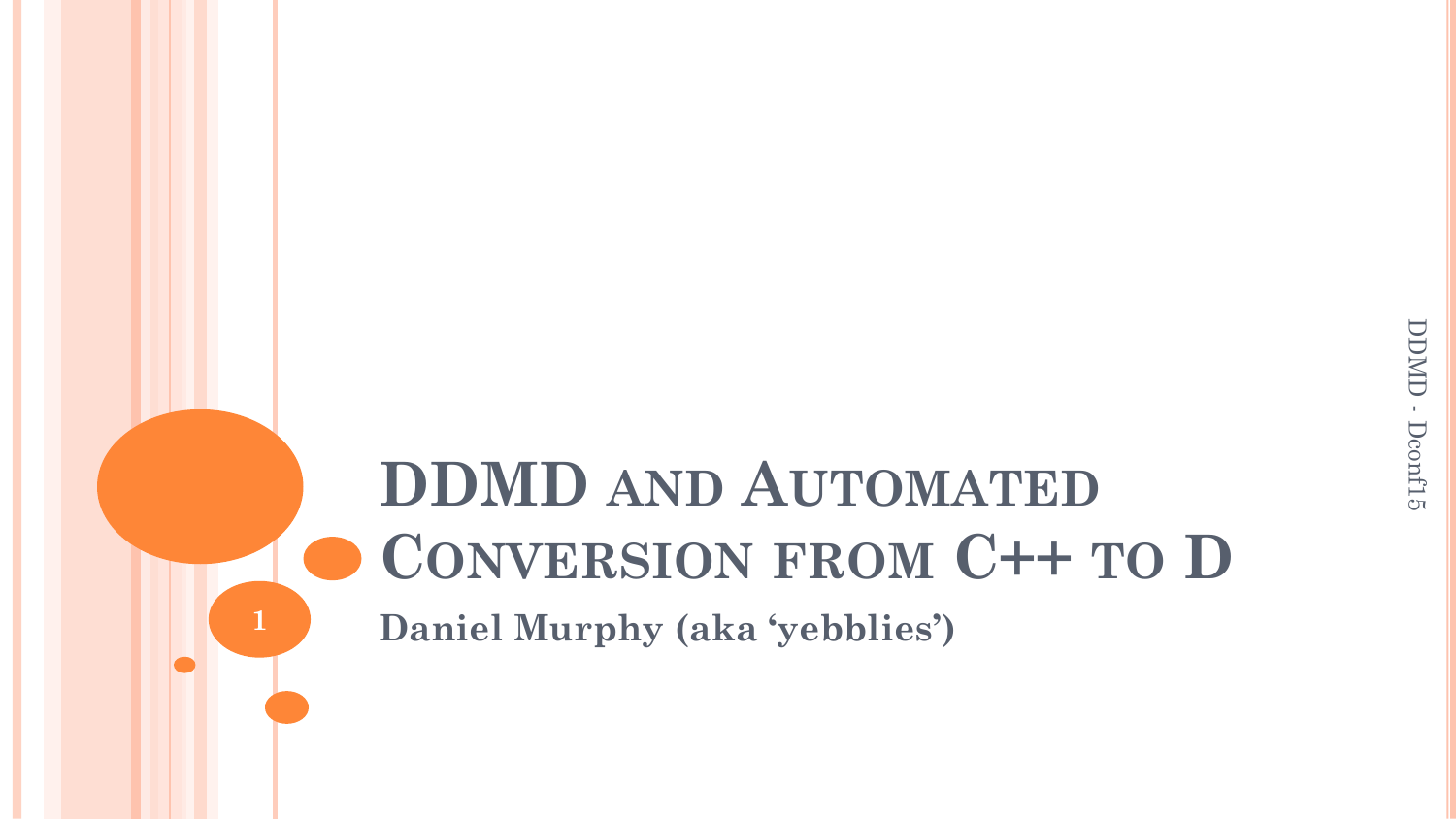### ABOUT ME

o Using D since 2009

#### Compiler contributor since 2011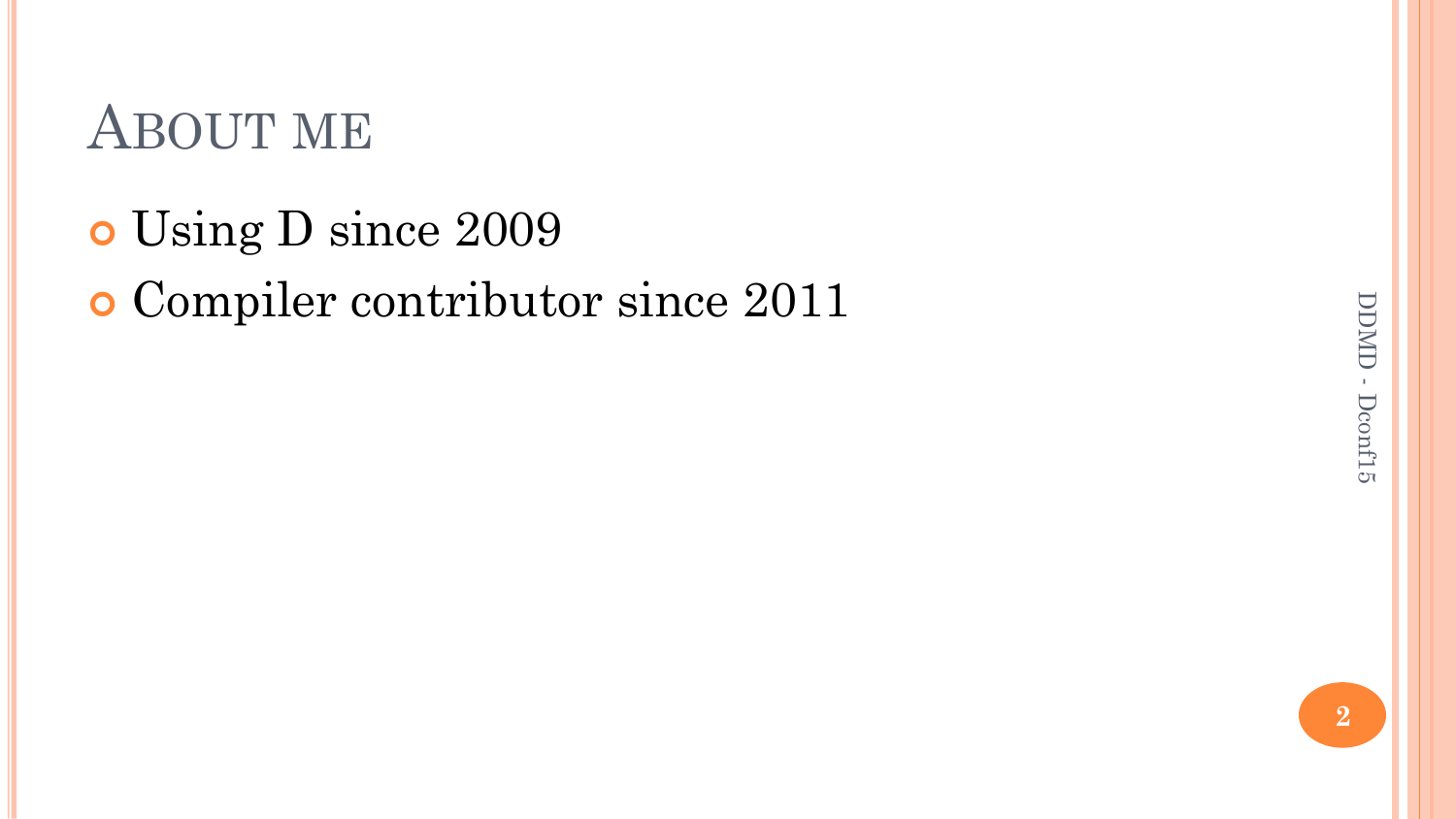# DDMD - DDMD - Dconf15

# **OVERVIEW**

- Why convert the frontend to D
- What"s so hard about it
- What happened to previous attempts
- **o** How magicport works
- Future of (D)DMD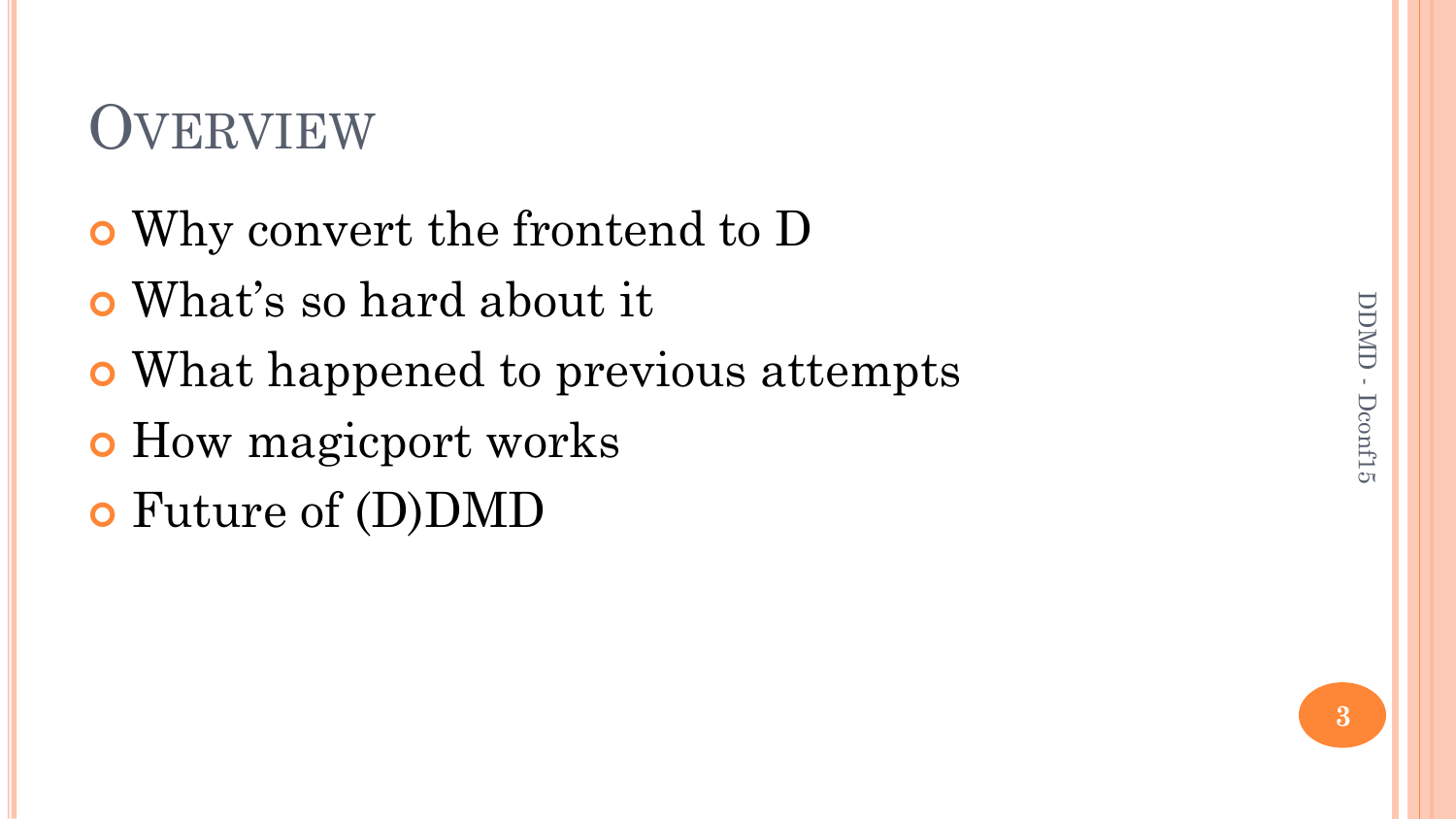## WHY CONVERT THE FRONTEND TO D?

- "The point is not to use the compiler to stress test the language. NOT AT ALL. The point is to improve the compiler by taking advantage of what D offers." – Walter Bright
- D is much nicer to work with than C++
- Refactoring is easier
- Avoid wasting time on C++ limitations
- Take advantage of powerful features to improve performance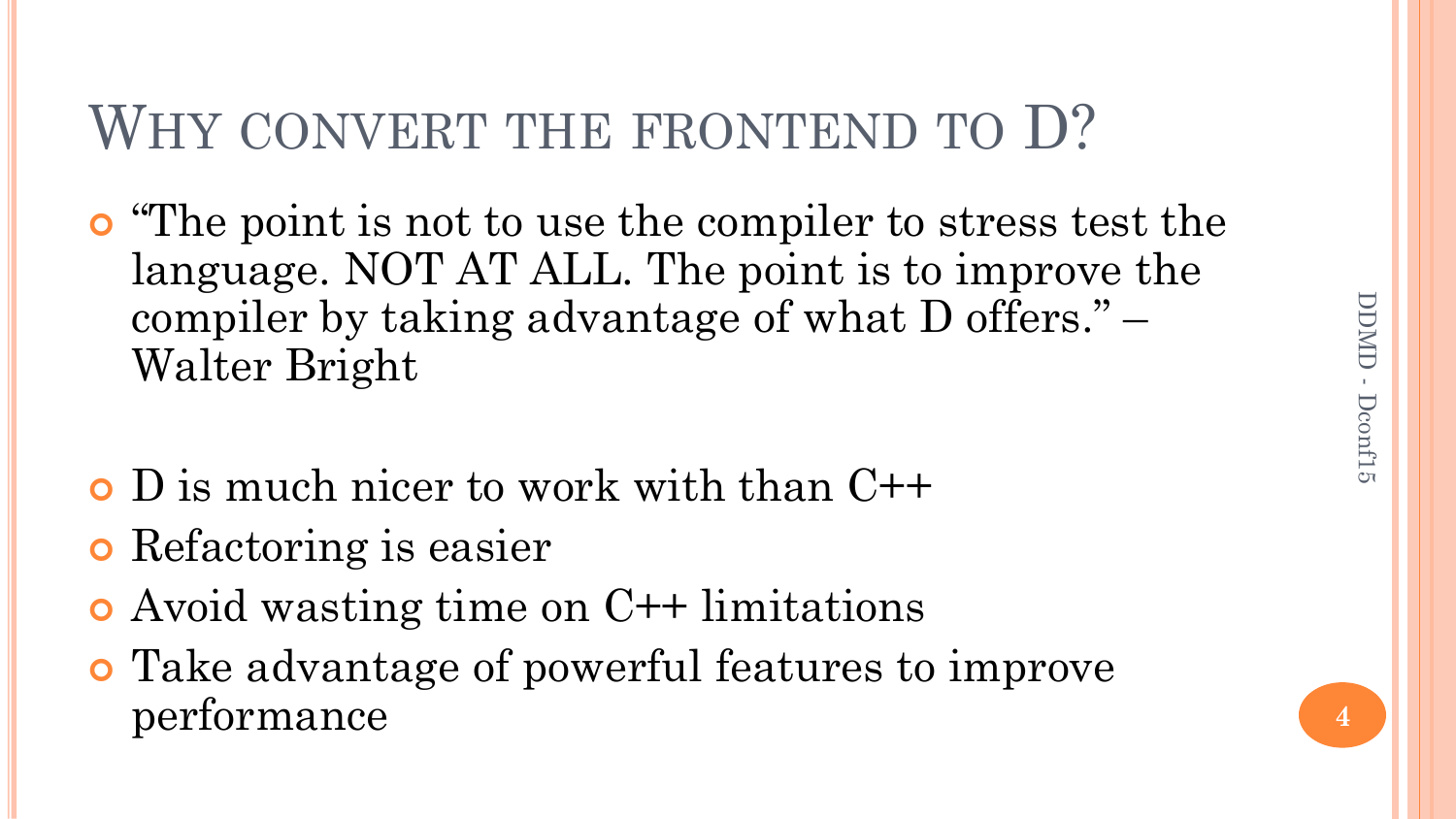## THE CHALLENGE

- **o** Frontend is pretty big
	- Currently ~120k lines
- **o** Rapidly changing
	- $\cdot$  ~20 pull requests per week
- Inevitable problems make estimating time difficult
	- Pausing development for months is undesirable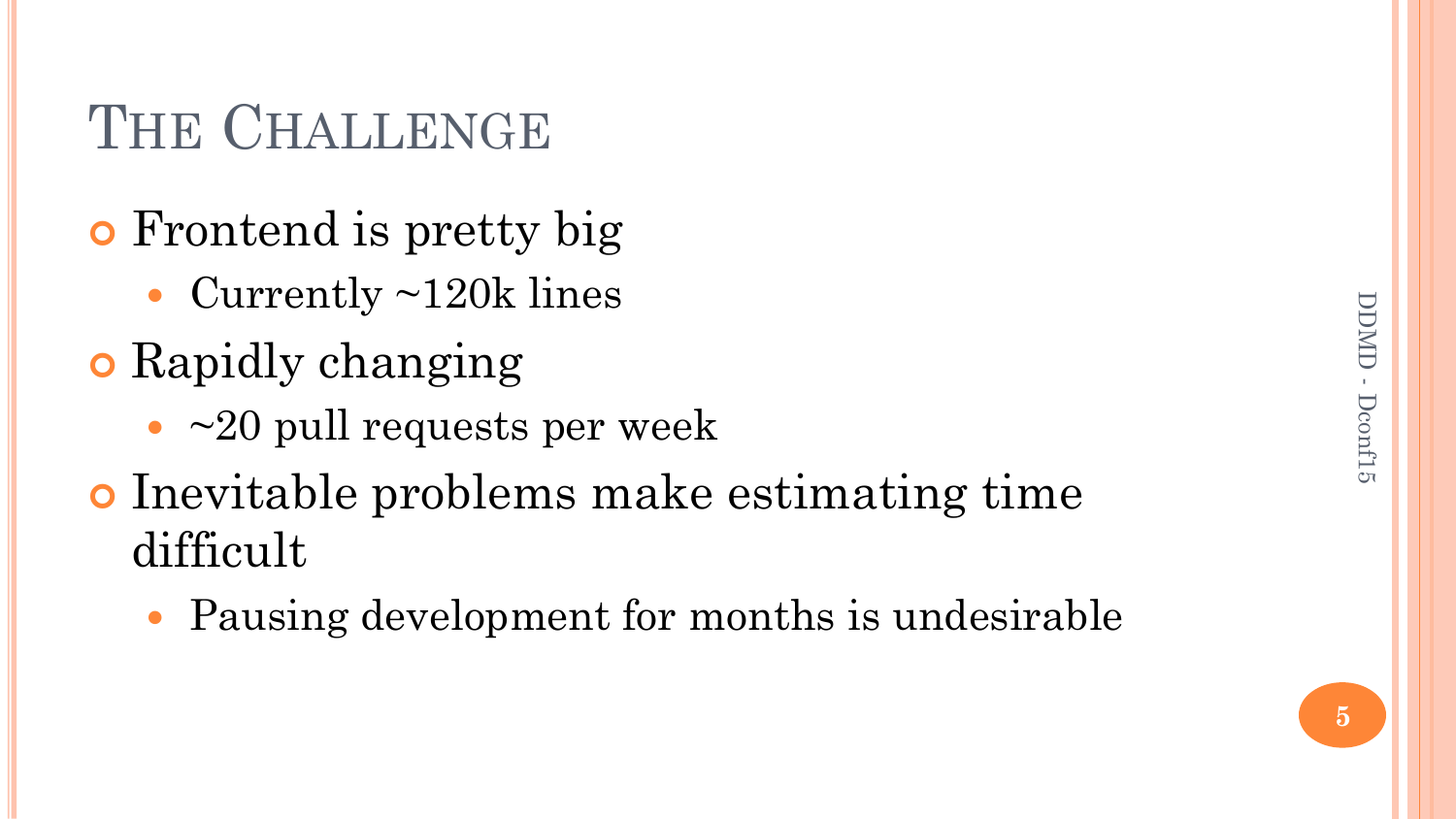#### PAST APPROACHES

## Port by hand (original DDMD) Rewrite from scratch (SDC)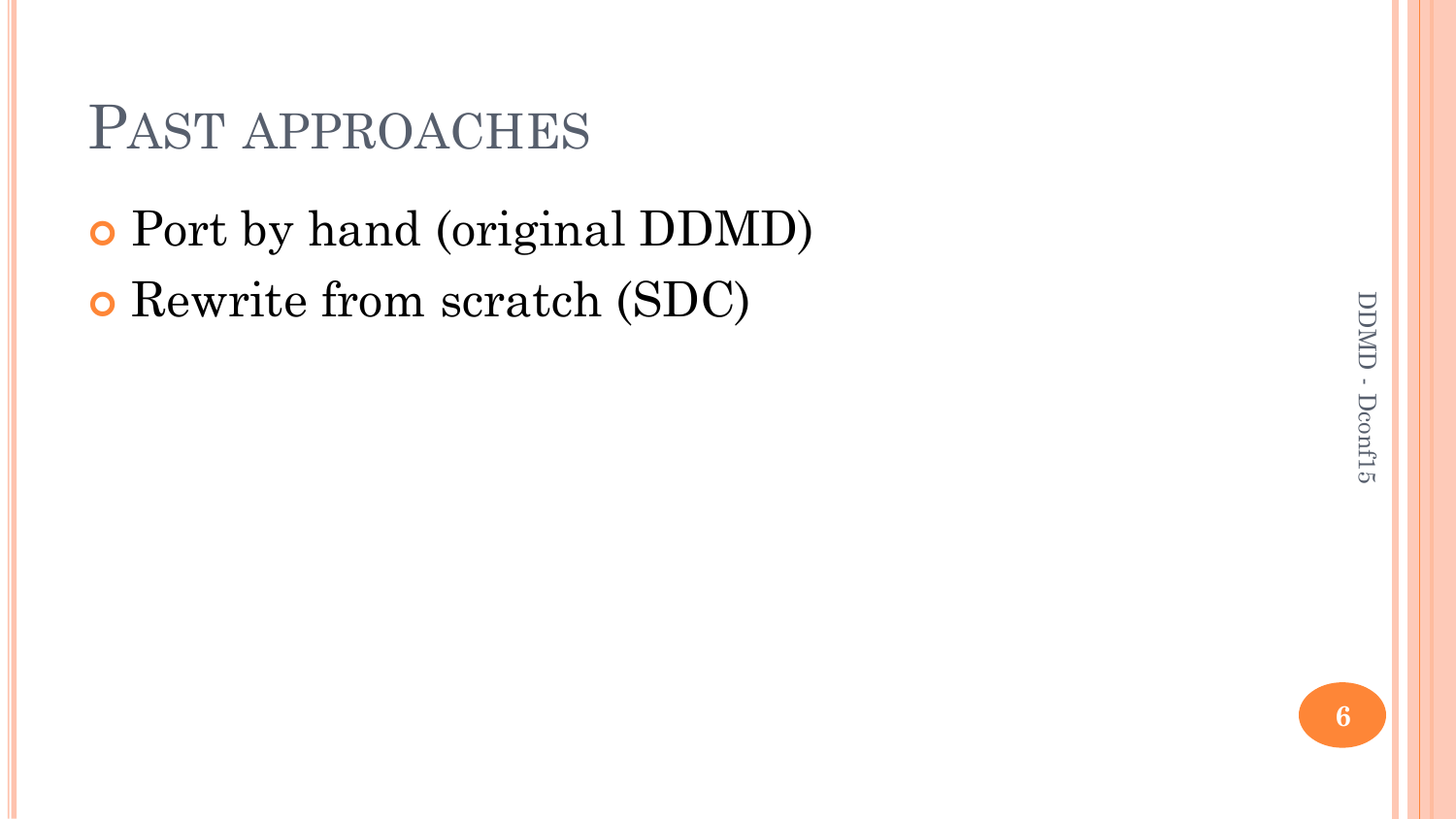## HAND PORT

- **o** Compiler is big
- More work added every day as pull requests are merged
- Uncontrollable urge to refactor/rearrange
- **•** High probability of introducing bugs
- Theoretically possible, never successfully finished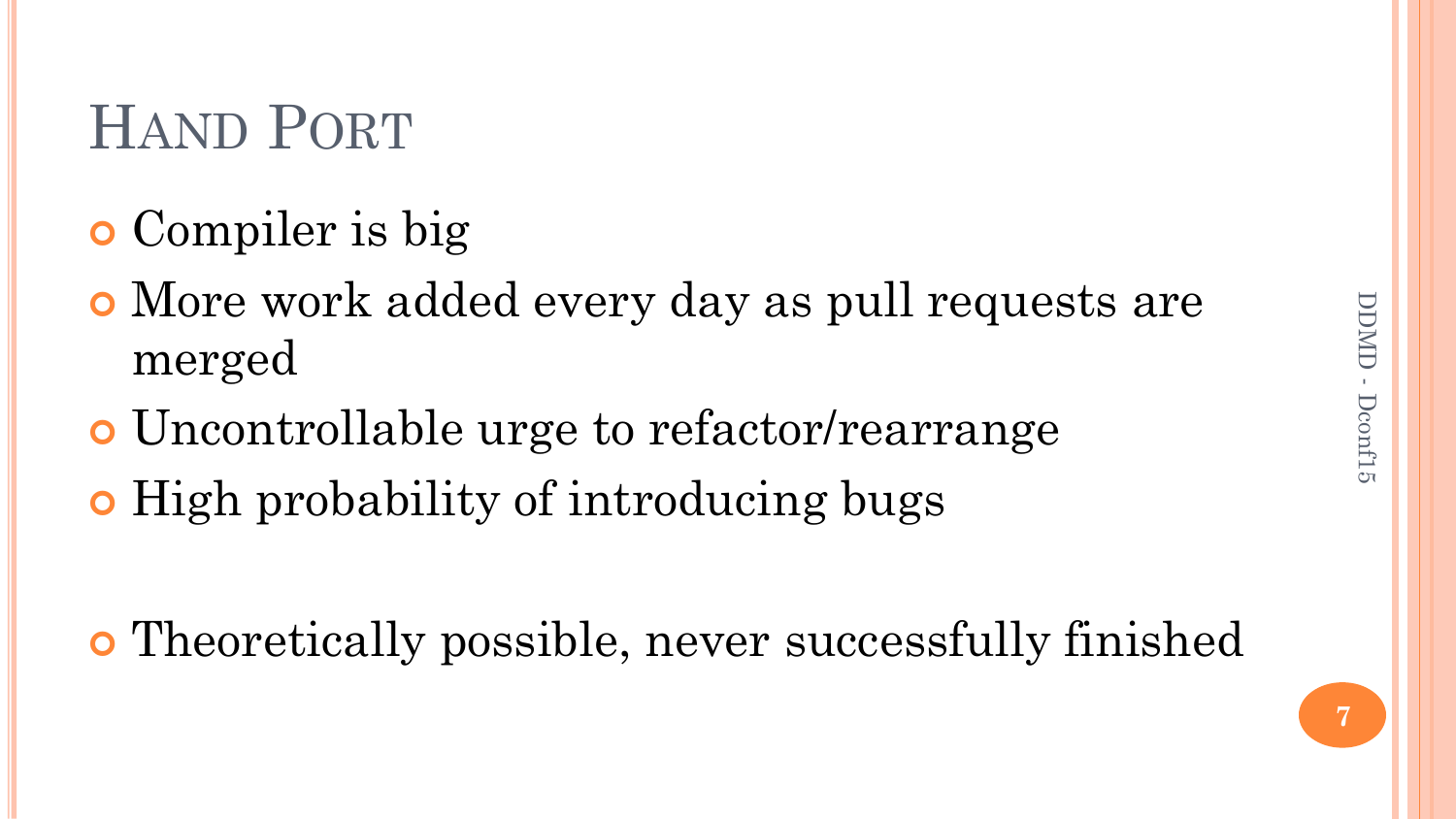#### RE-WRITE FROM SCRATCH

- Chance to do a clean, new design!
- o Iron out errors in the spec
- Lose work done on implementing complex features (but keep the test suite)
- **o** Compiler is big
- Huge amount of work compared to direct porting
- SDC is being actively developed
- Completion time is uncertain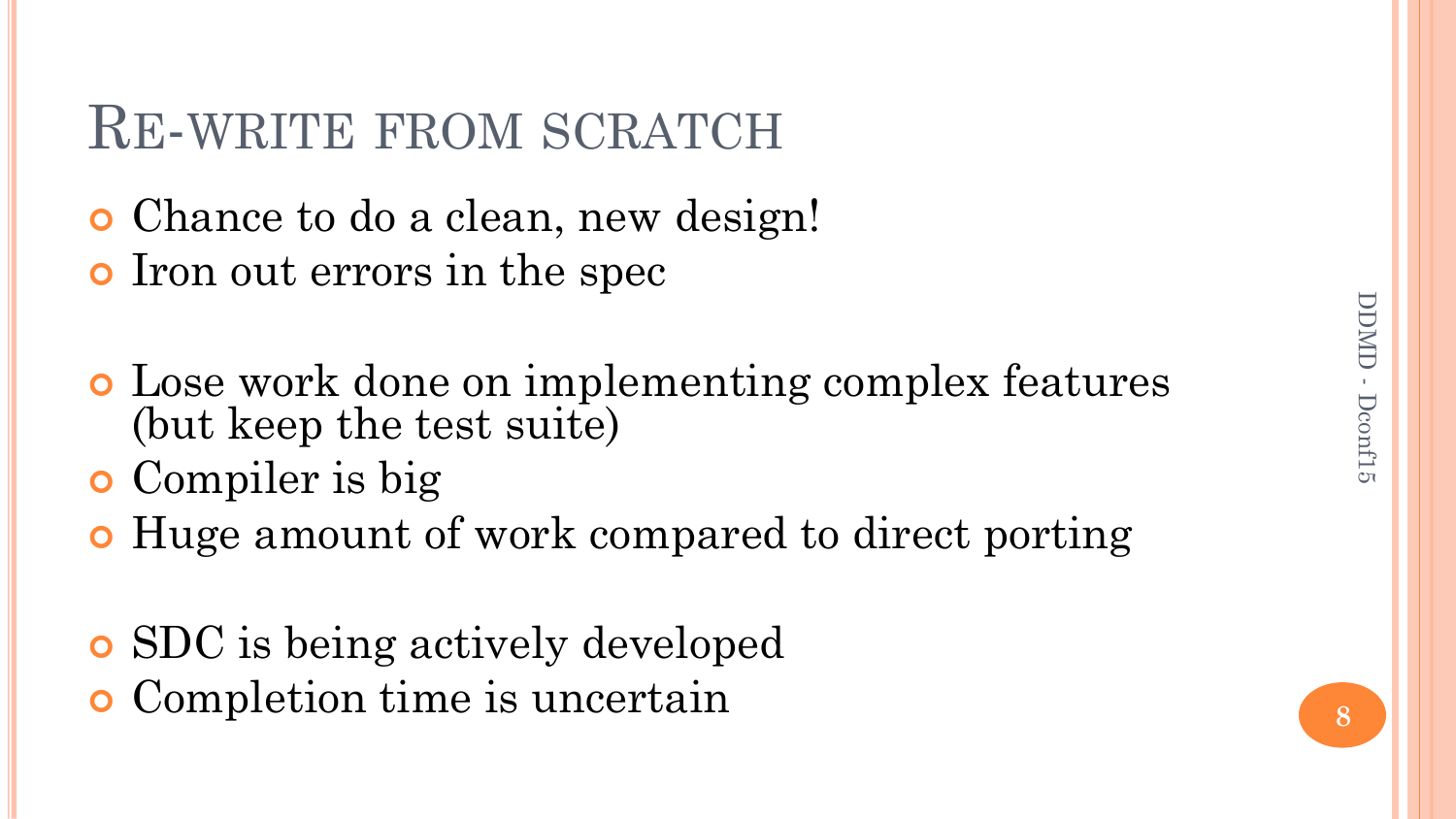### A NEW APPROACH

- Automatically convert source
- Development continues non-stop on original
- Switch to D version only when generated code is good enough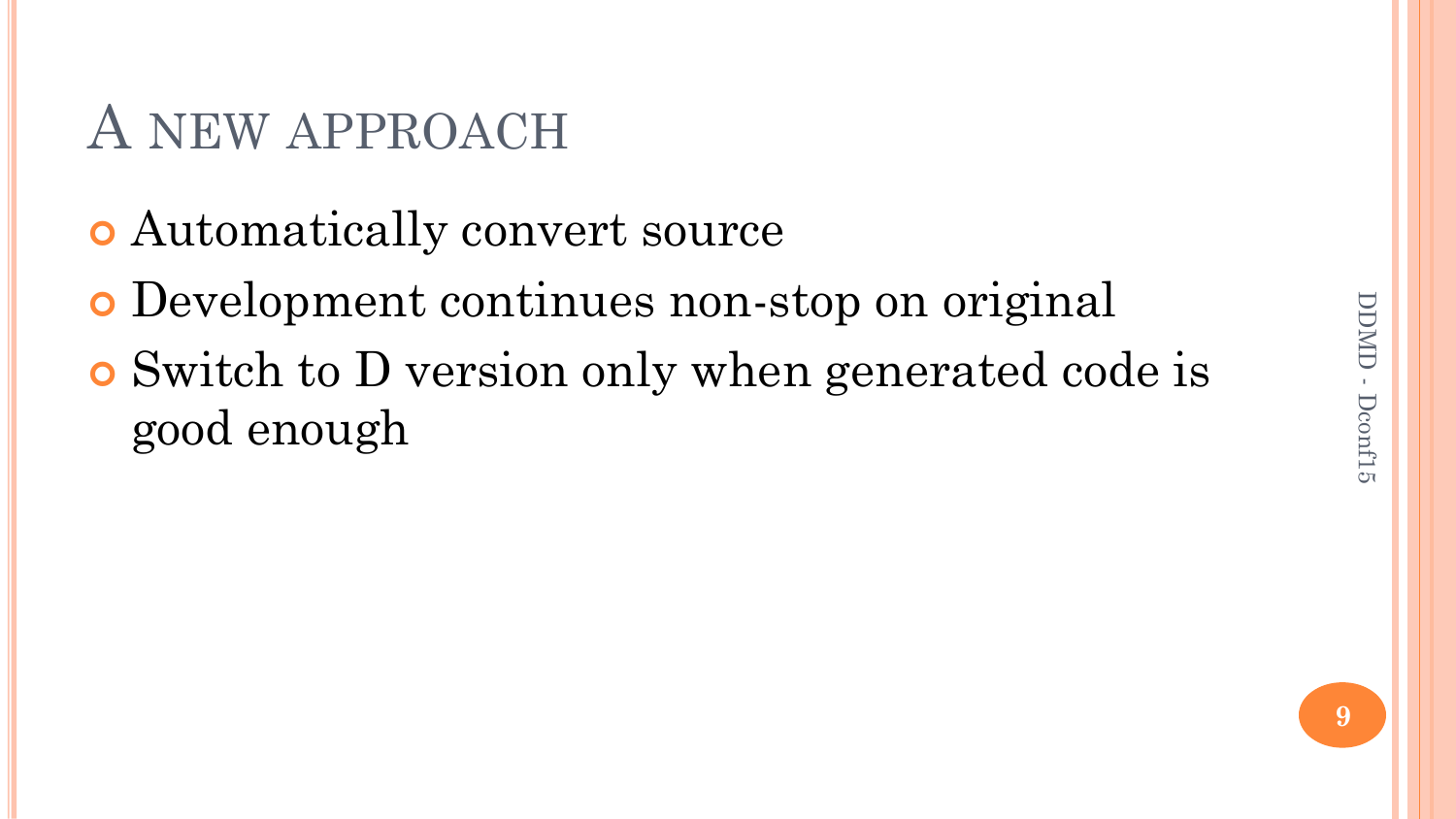## AUTOMATIC CONVERSION – ATTEMPT 1

- Tokenize source (after pre-processing)
- Search and replace patterns
	- id '->' id becomes id '.' id
- Simple to implement
- **o** Gets 95% of the way there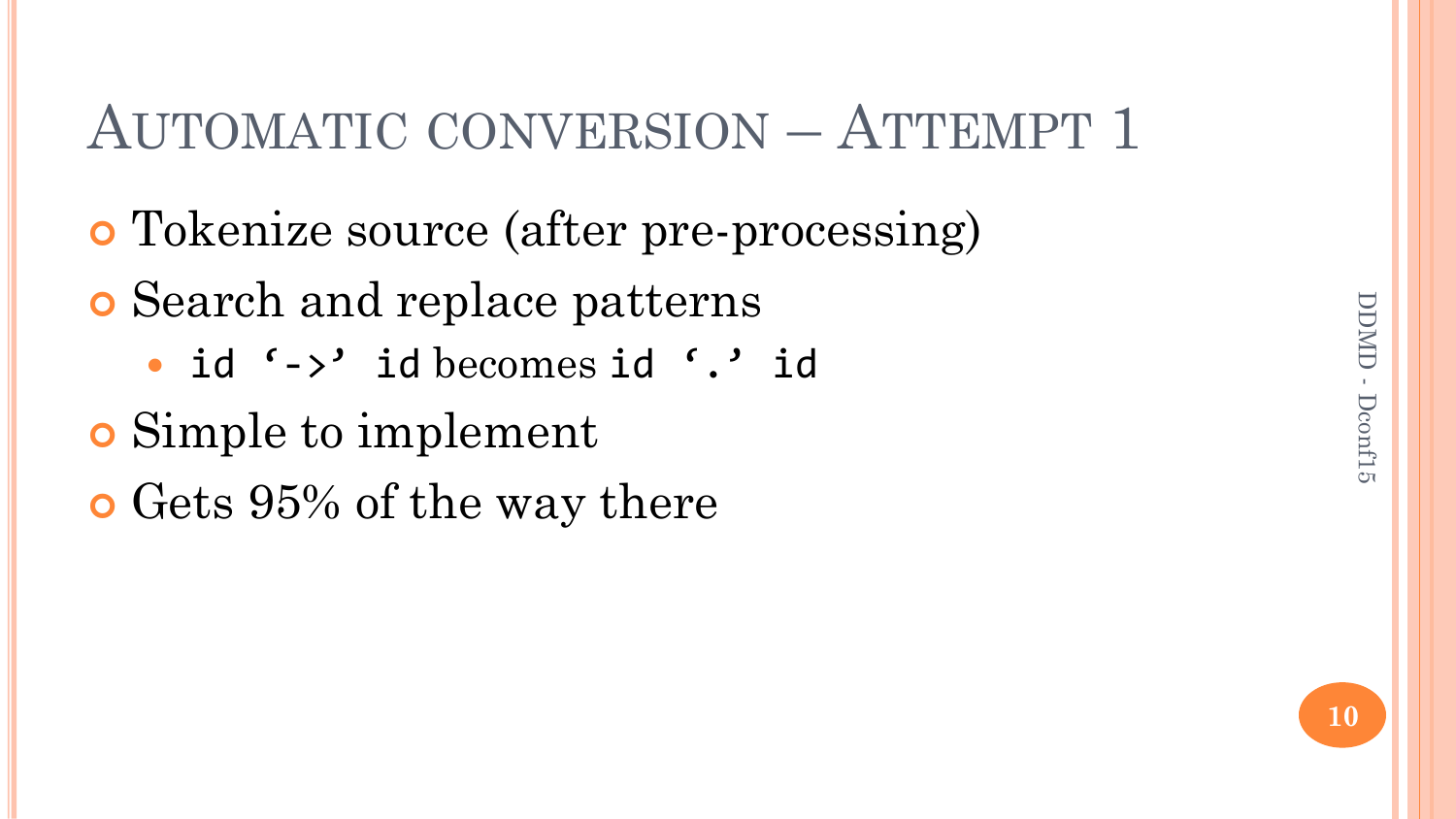# AUTOMATIC CONVERSION – ATTEMPT 1

- Source after pre-processing means only one platform can be supported
- Last 5% is made entirely of special cases
- Even basic semantic analysis is very difficult
- Had to resort to hardcoding variable names for some rules
- Too hard
- **o** Gave up
- **o** Could be used to assist hand porting

**11**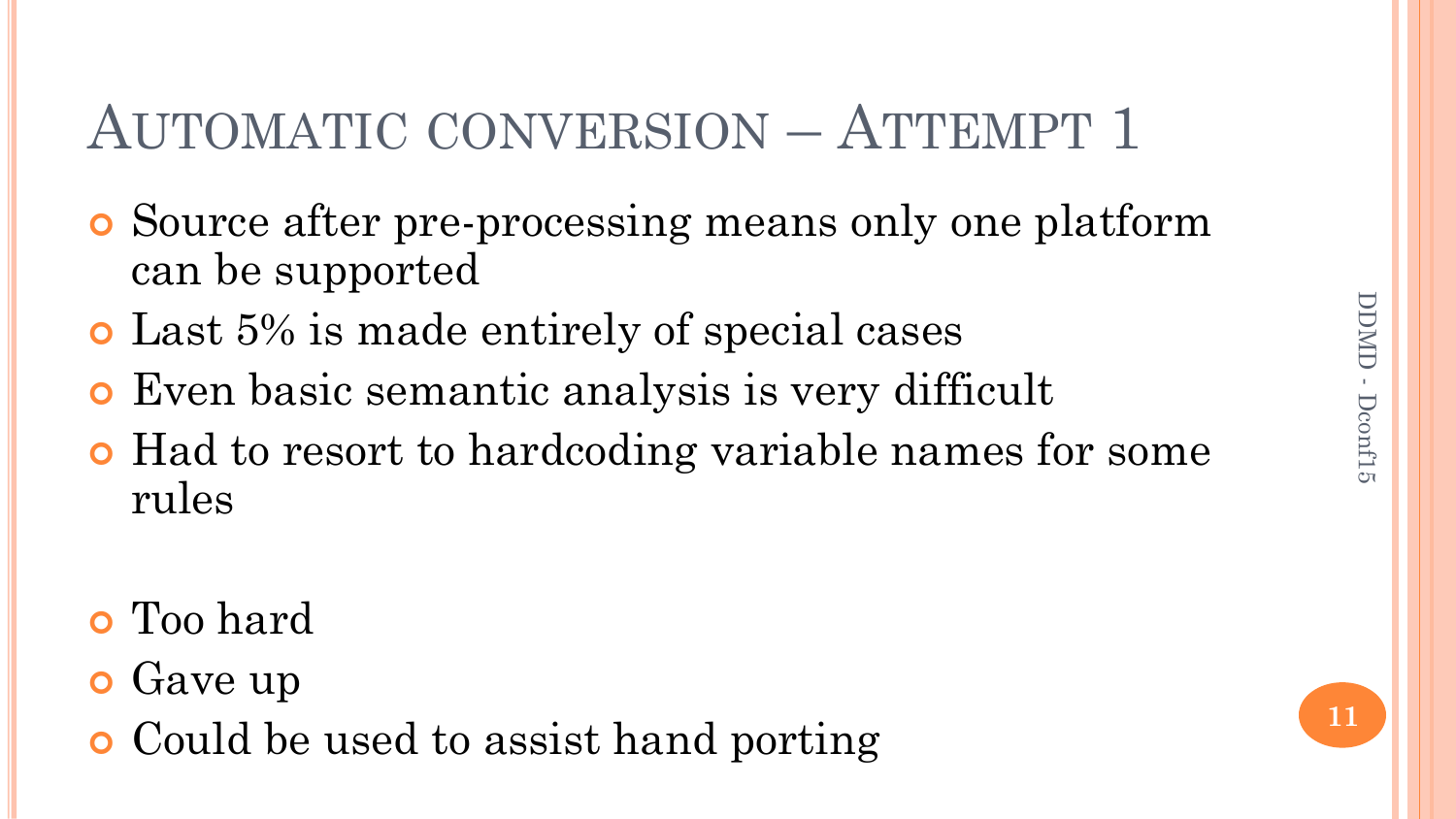#### AUTOMATED CONVERSION – ATTEMPT 2

- Parse C++ source
- Adjust AST
- Write out D source

- C++ is really hard to parse
- **o** Really, really hard
- $\bullet$  Pre-processor is not part of C++ (but we have to parse it anyway)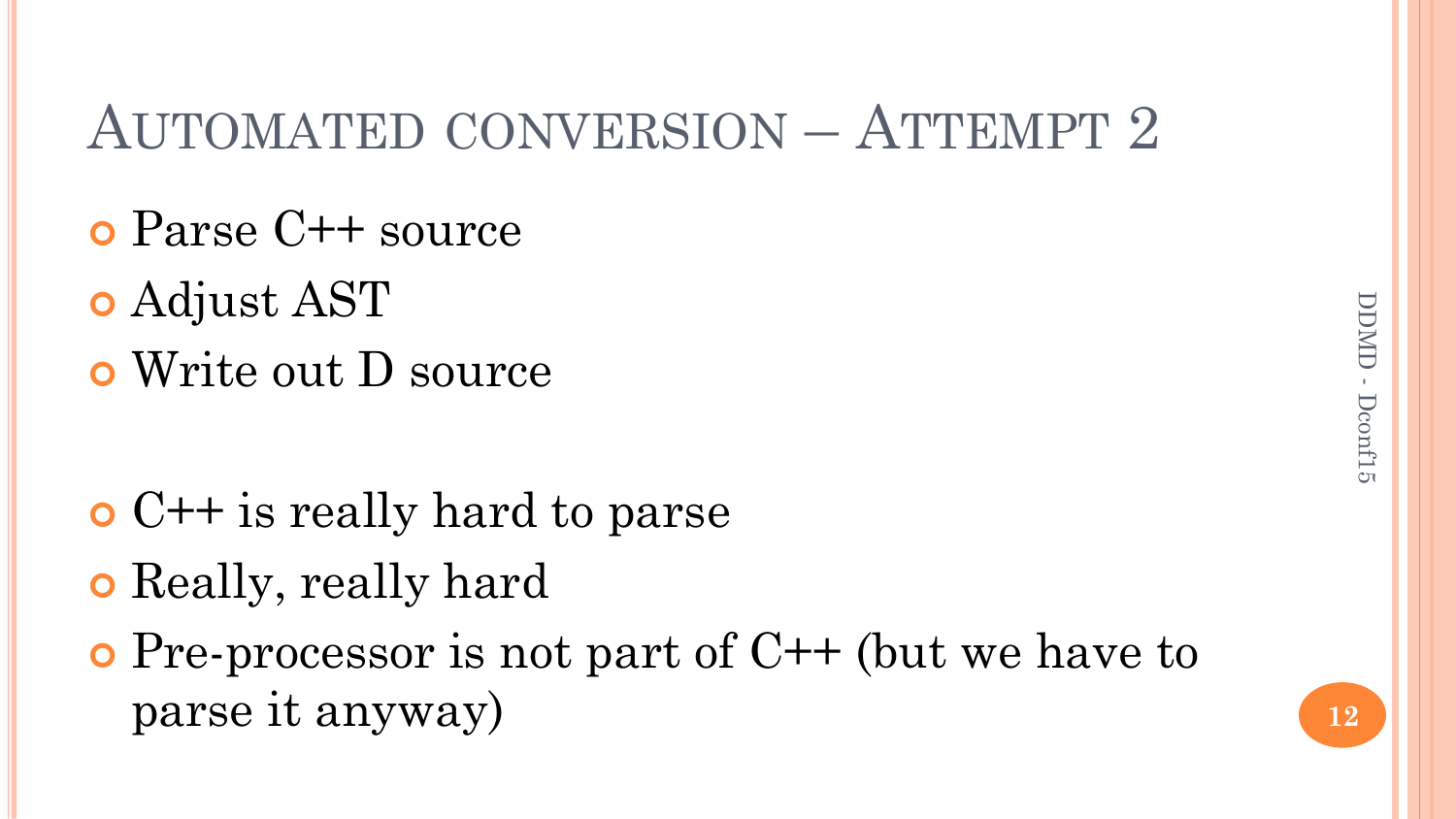#### AIM LOWER

- Don"t accept all C++ code
- Don"t have to handle invalid code
- Build list of types before parsing
	- What is a \* b; ?
	- Depends on what symbols a and b are
- Some tricky cases can be special-cased
- Don"t support templates (except Array)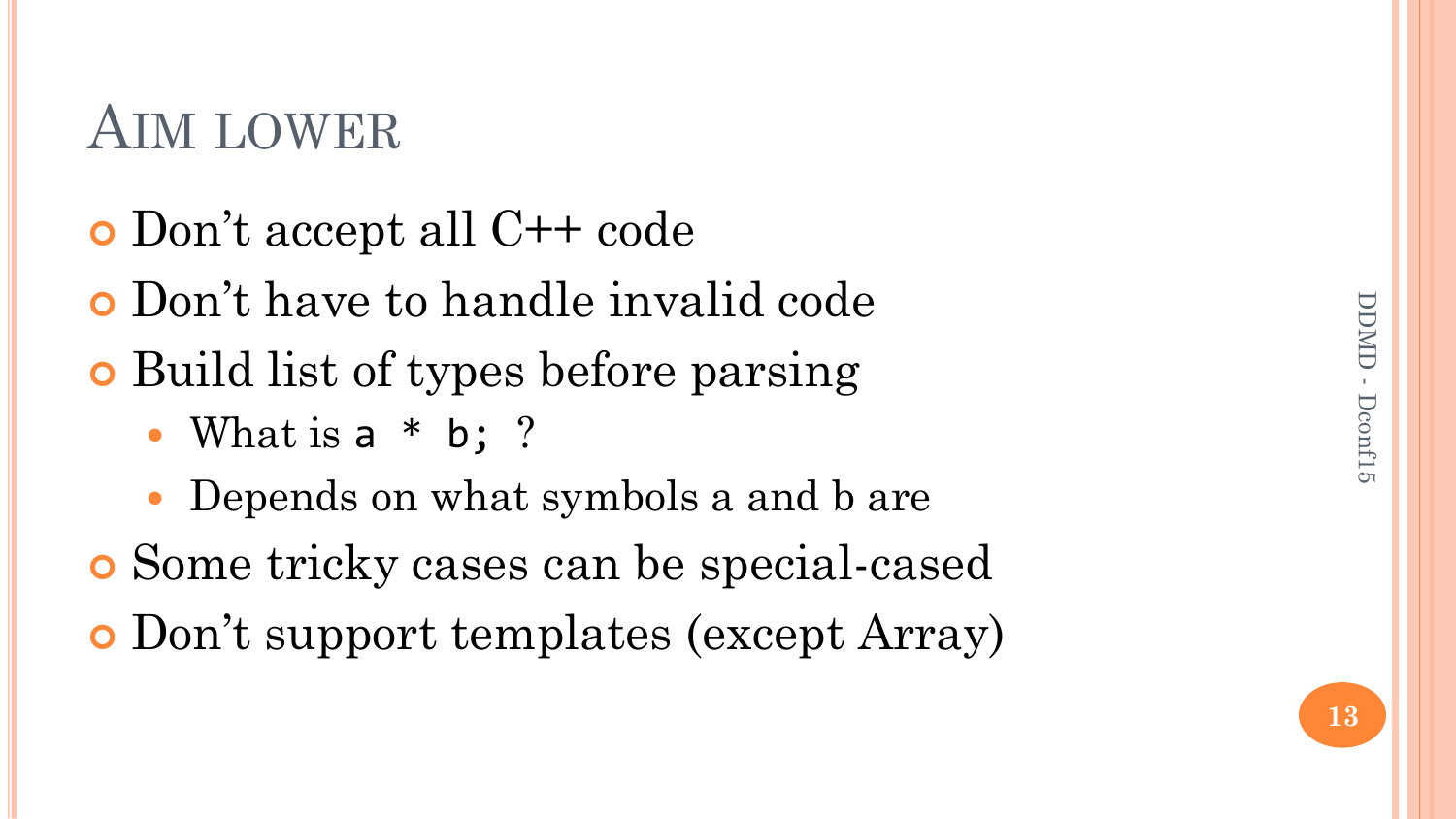## MAKING THINGS EASIER

- We can cheat!
- Style can be normalized in C++ source
- Can change the source to use features that are easier to convert
- Manually port tricky parts instead of supporting more features
	- Array
	- SignExtendedNumber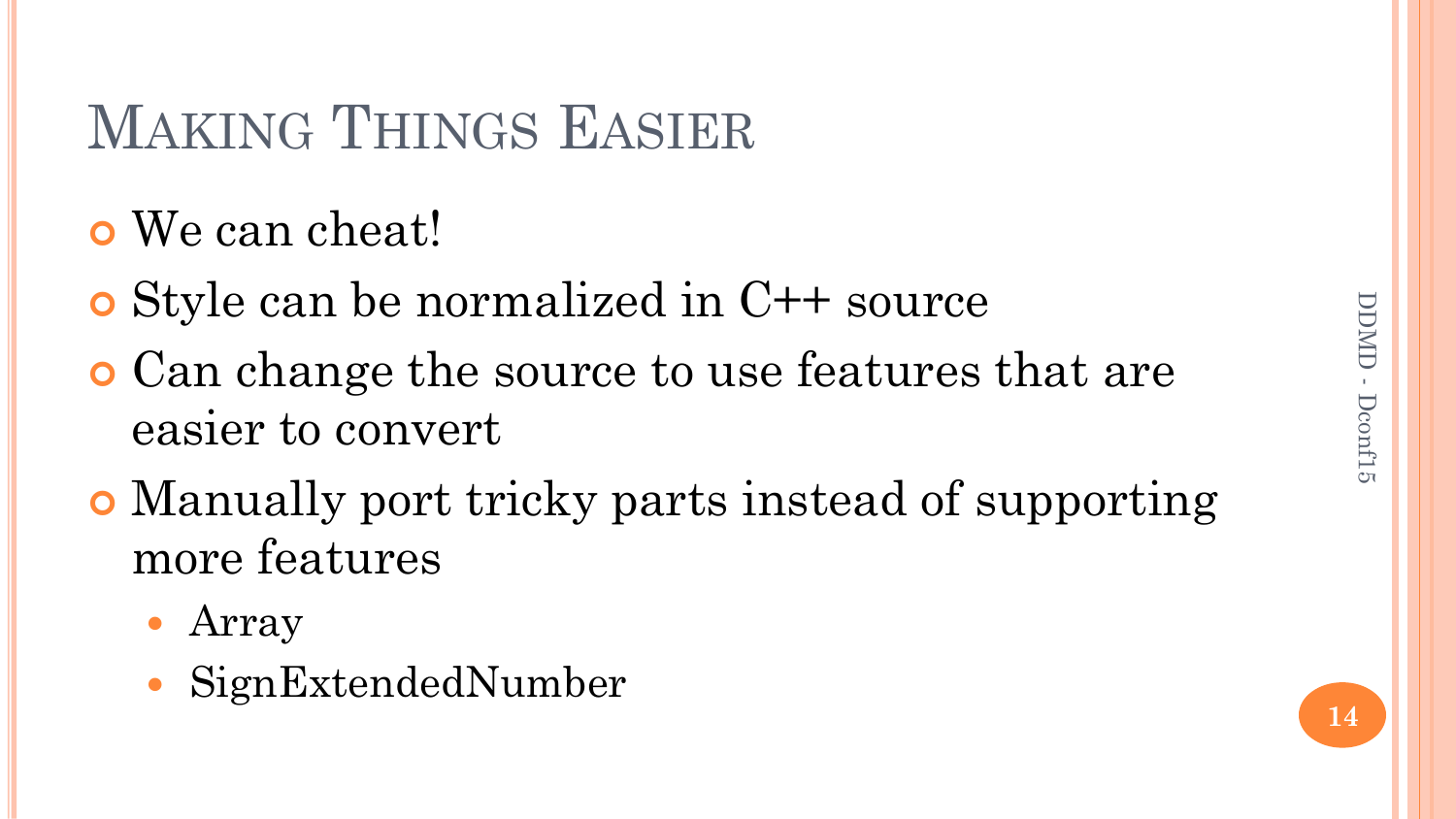#### CONVENTIONAL WISDOM

- o "My experience chiming in never ever ever attempt to refactor while translating. What always happens is you wind up with a mess that just doesn't work." – Walter Bright
- Rules are different for automatic conversion
- Translating takes < 10 seconds
- **o** If it doesn't work, throw away the result and try again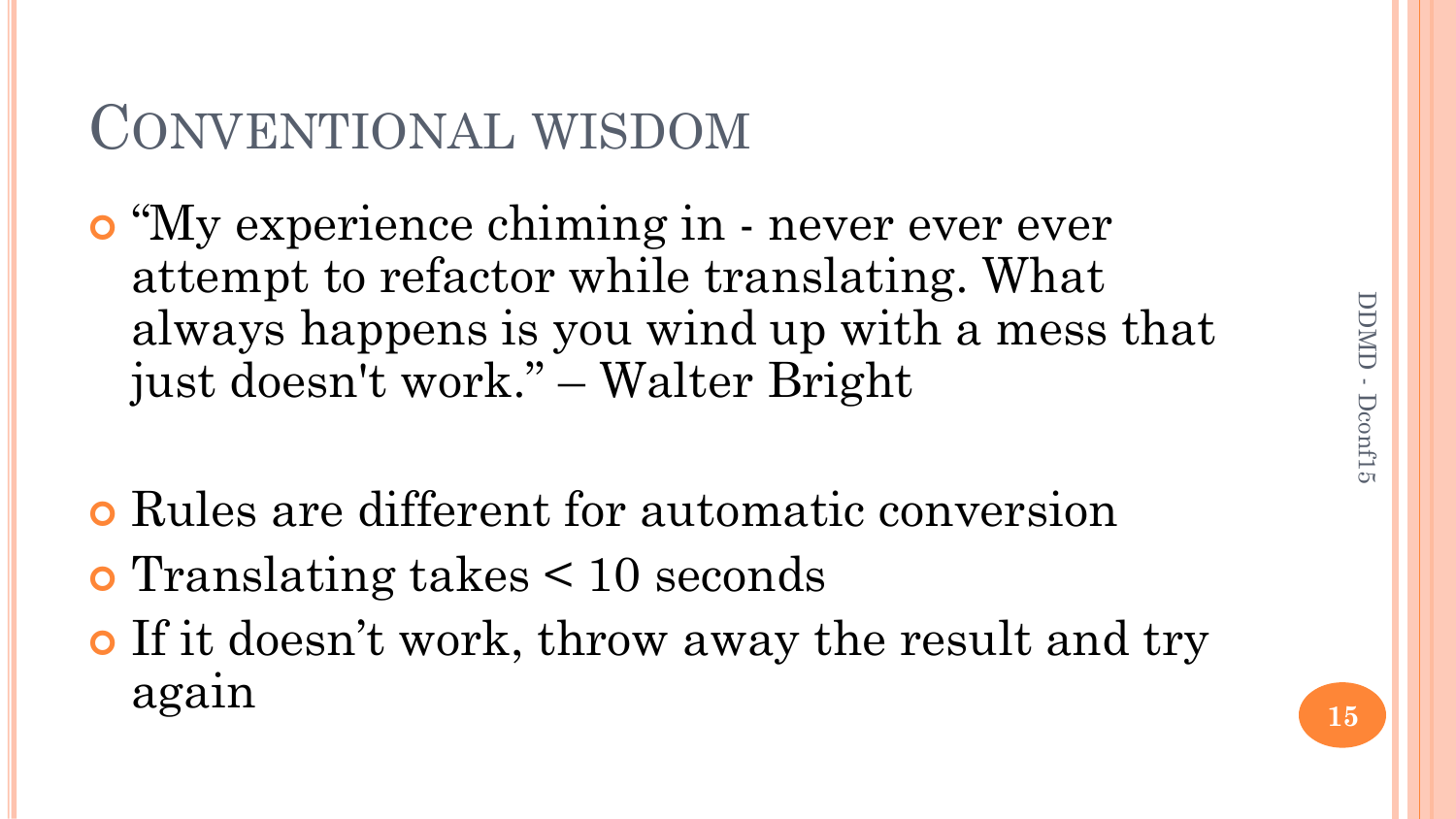# DDMD - DDMD - Dconf15

## **OUTCOME**

- Lots of changes made to C++ source
- Automatic porting then worked on 97%
- 10 files manually ported
	- Templates
	- Operator overloading
	- OS/Memory/low level code

**16**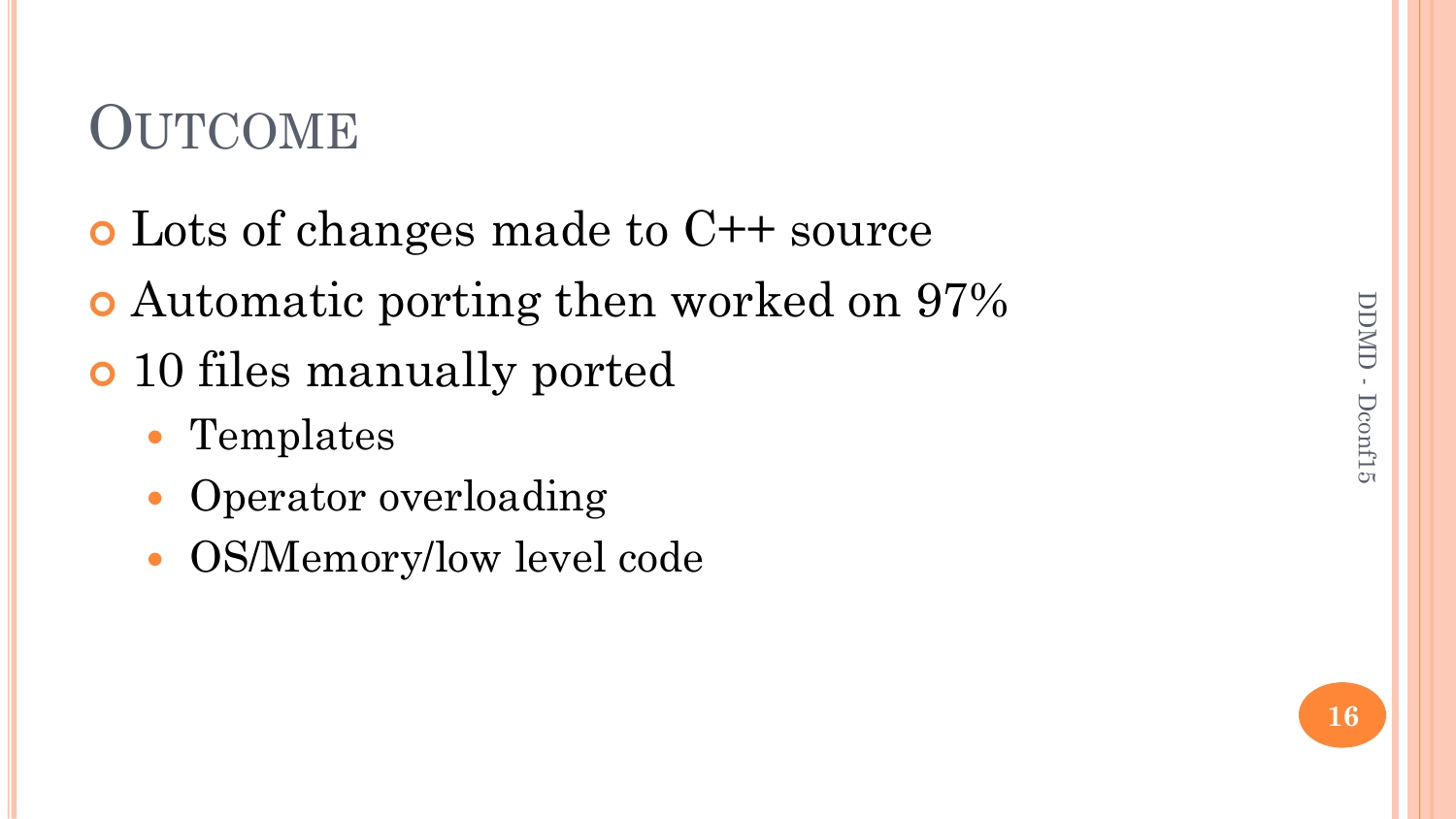# DDMD - DDMD - Dconf15

## MAGICPORT

- C++ to D source to source compiler
- Some very basic analysis of code
- D pretty printer
- ~6000 lines (of horrific hacks)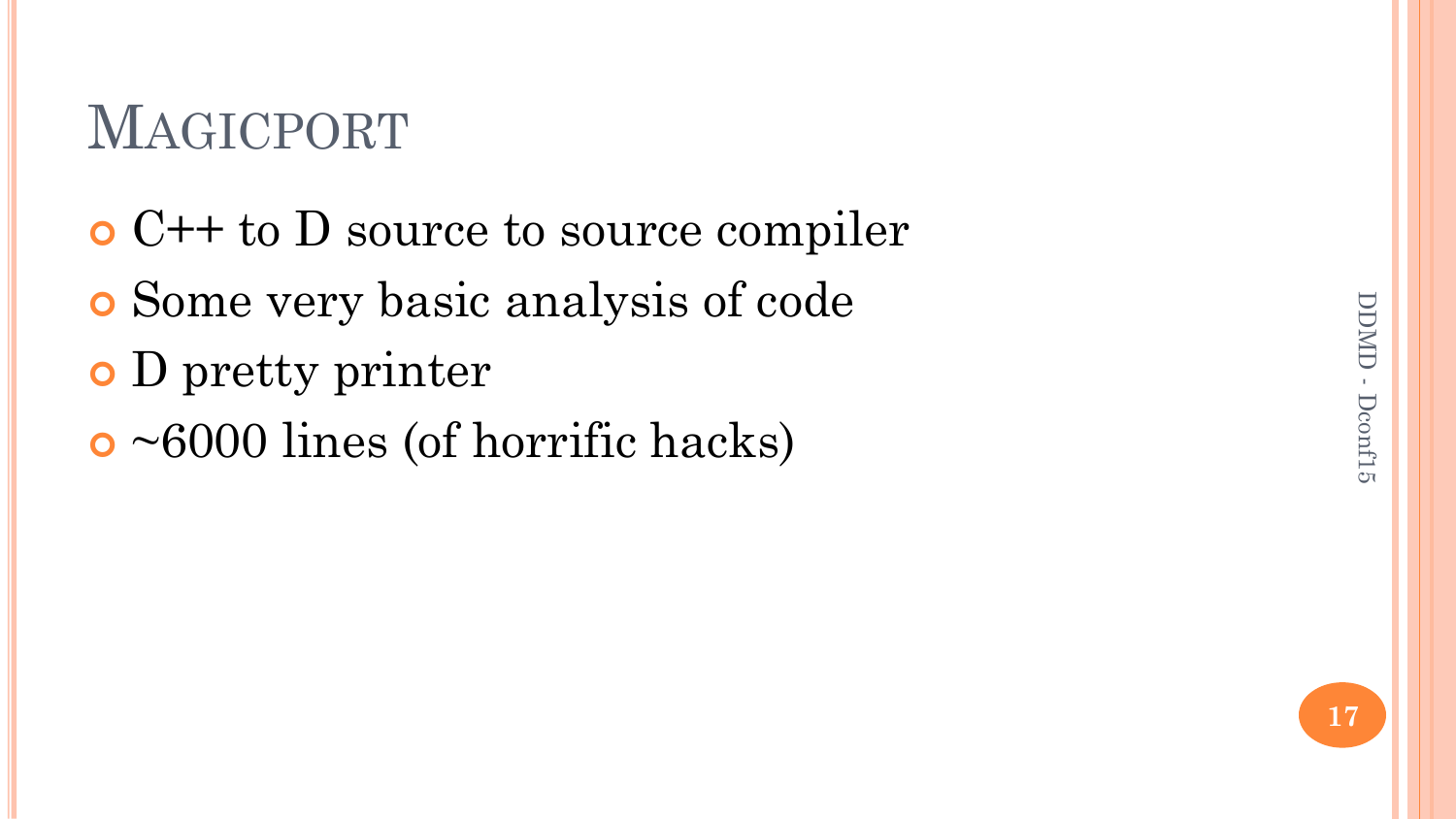## **LIMITATIONS**

- Tool is single-use
- Makes lots of assumptions about code
	- No variables have the same names as types
	- Multi-var declarations will have a single type
- Many translations hard-coded
	- #defined values become manifest constants
	- Macros are re-written as template functions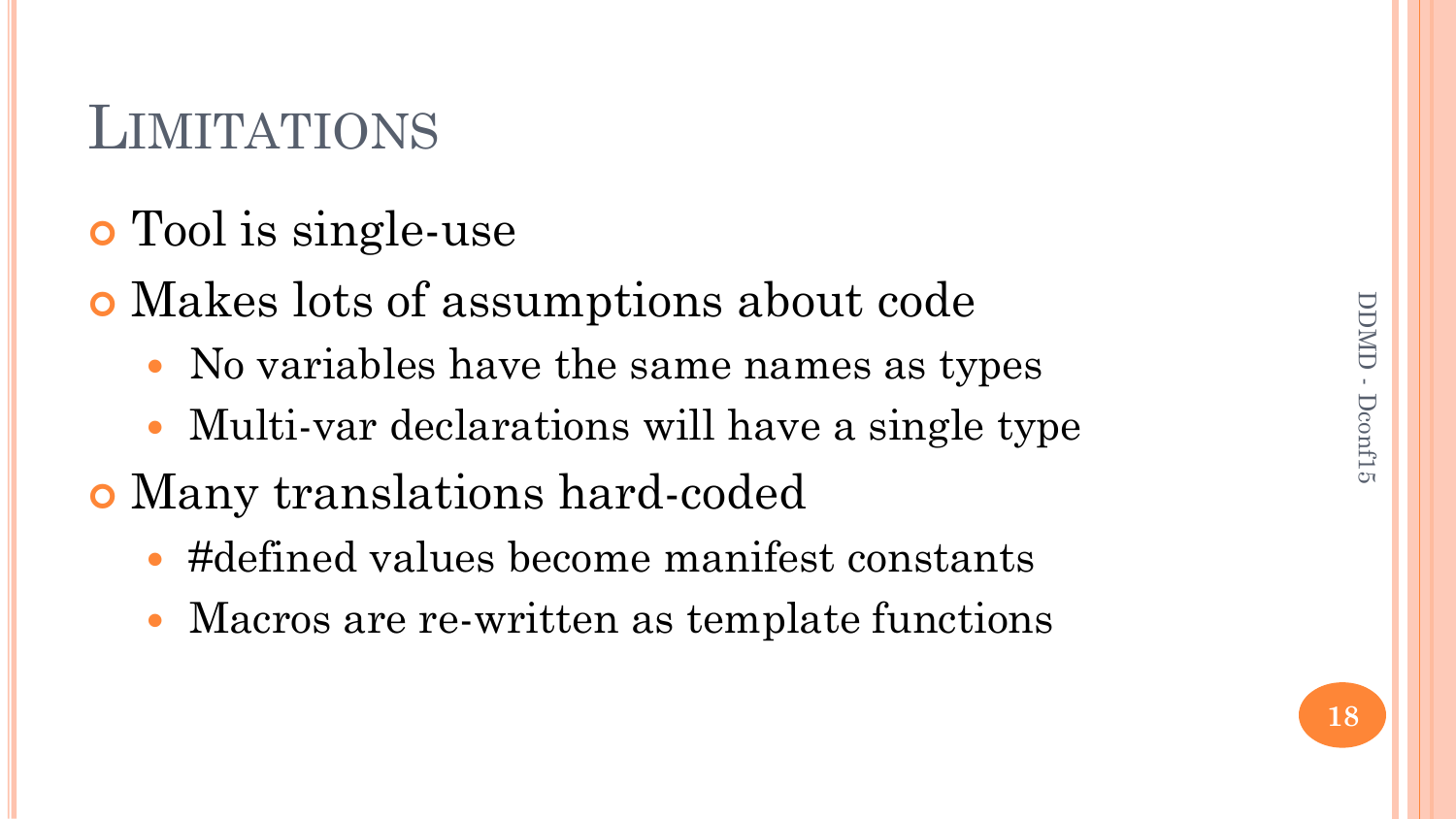## LEXING

#### Tokenize source

- Very simple
- Assume ASCII
- Doesn"t need to be efficient
- Recognize pre-processor constructs as tokens (e.g. "#ifdef")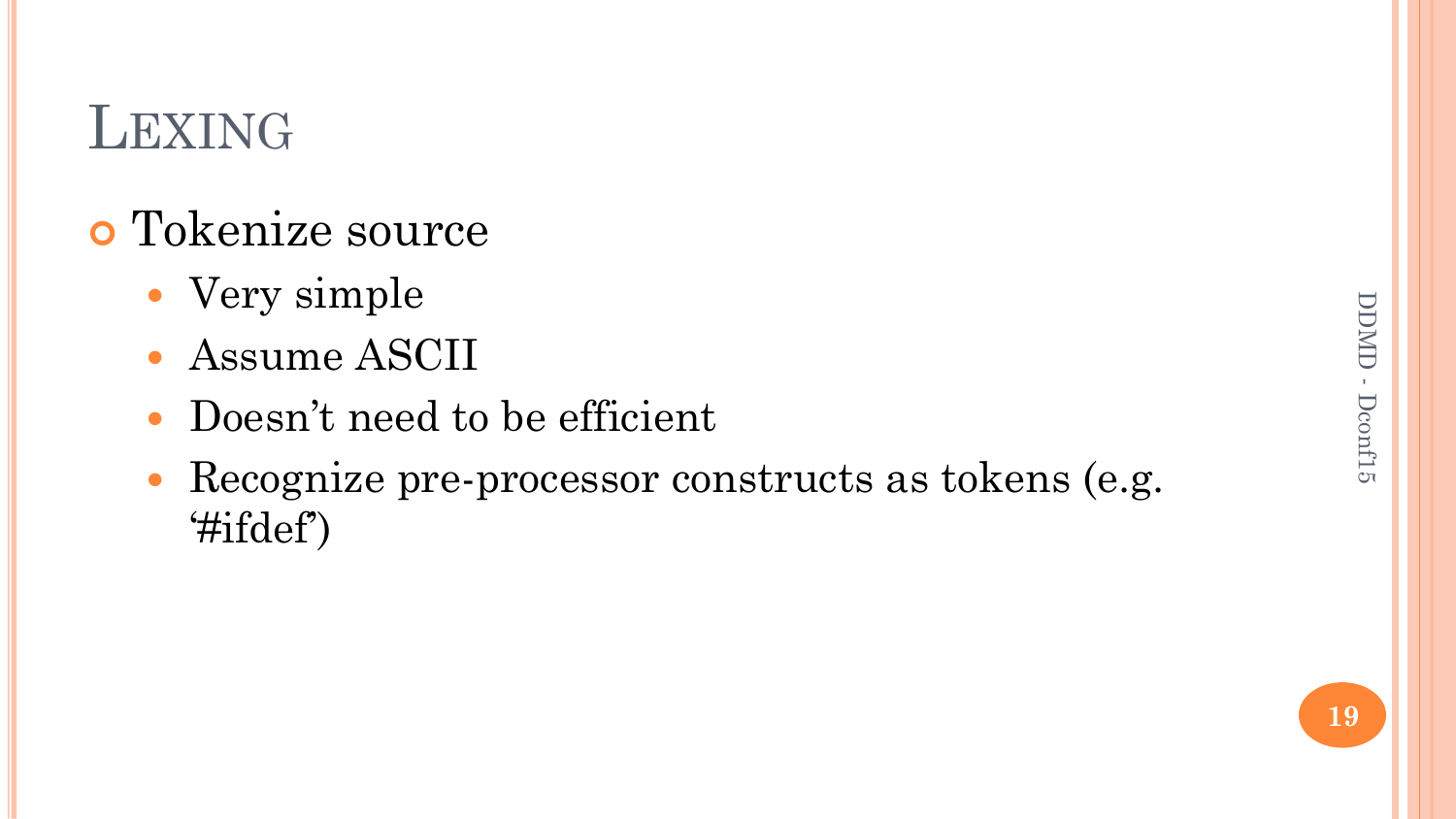## TYPE LIST

- **o** Scan through tokens looking for type names
	- Match patterns
		- $o'class'$  ? ';'
		- o'struct' ? '{'
		- o'typedef' 'Array' '<' 'class' ? '\*' '>' ?  $\left( \begin{array}{c} 1 \\ 1 \end{array} \right)$
	- Build list to make parsing easier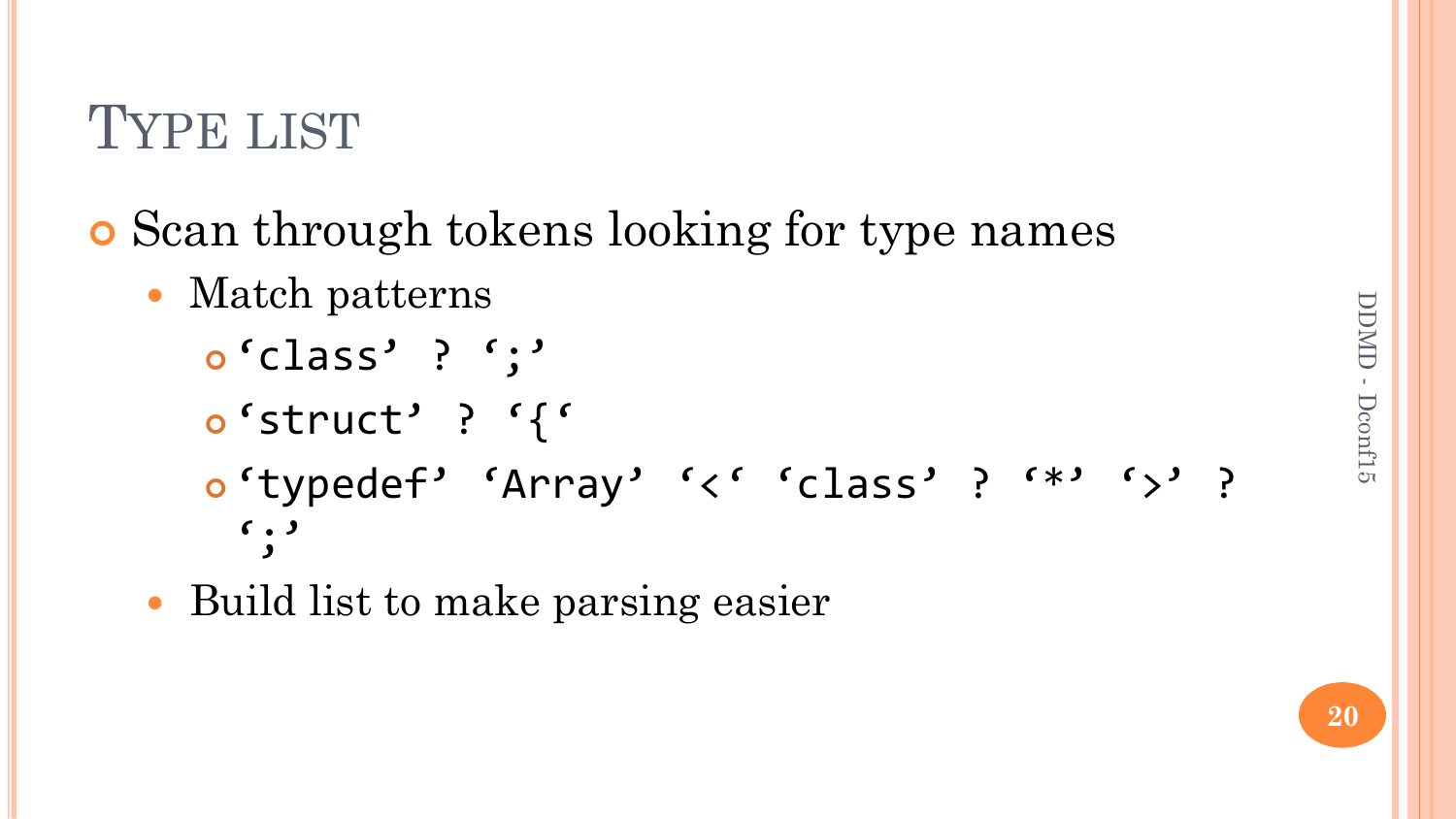### PARSING

- Parse our version of C++
	- 25% of total code
	- Limited subset of C++
		- E.g. Can"t handle function pointer types in many places
	- No error recovery
	- Builds simplified AST
		- $\circ$  a.b / a->b / a::b all produce a.b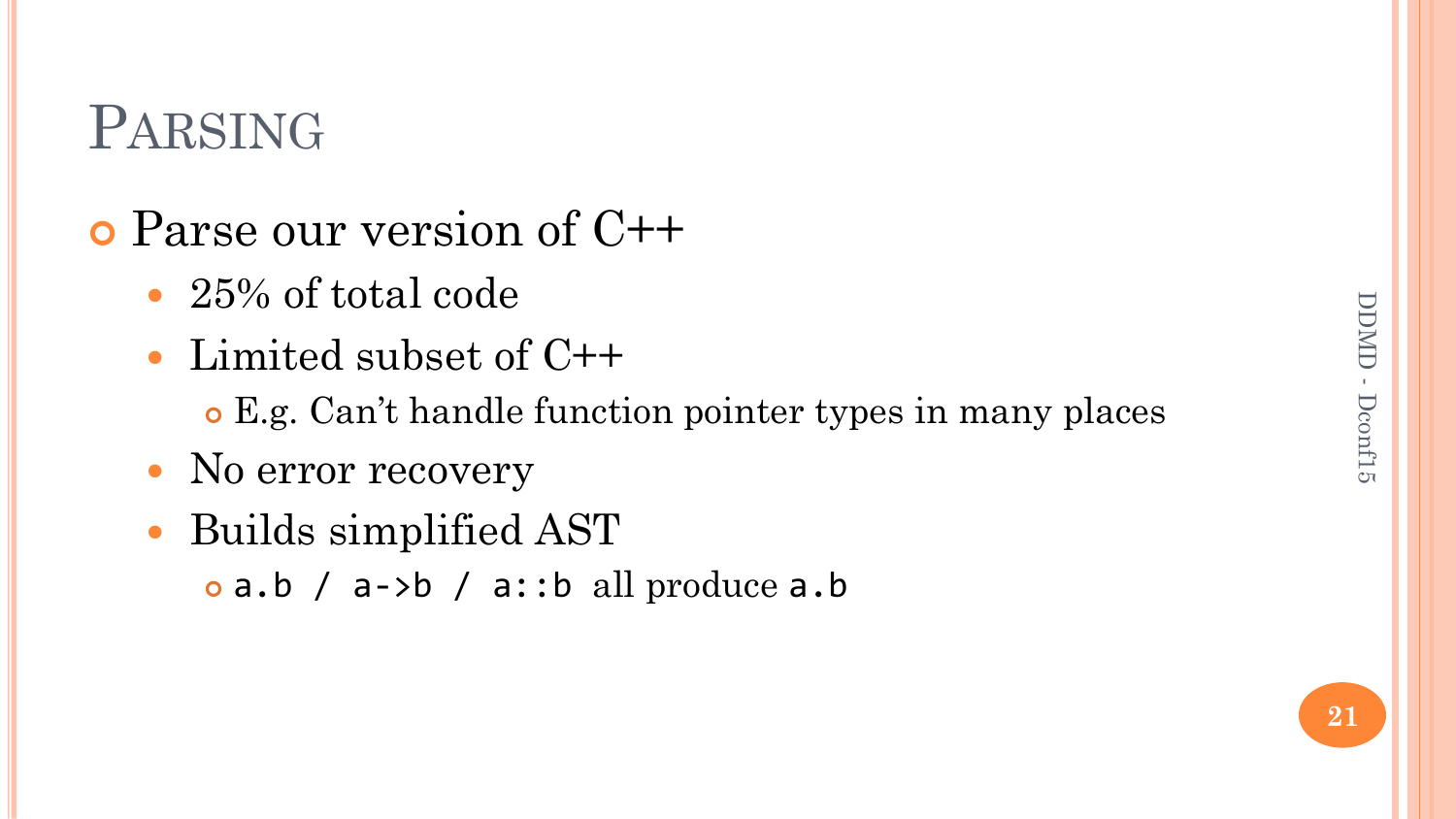### ANALYSIS

- Build lists of class declarations, call expressions, etc.
- Check that all types in list are referenced
- Count declarations inside #ifdef blocks
- Remove duplicate declarations (typedef)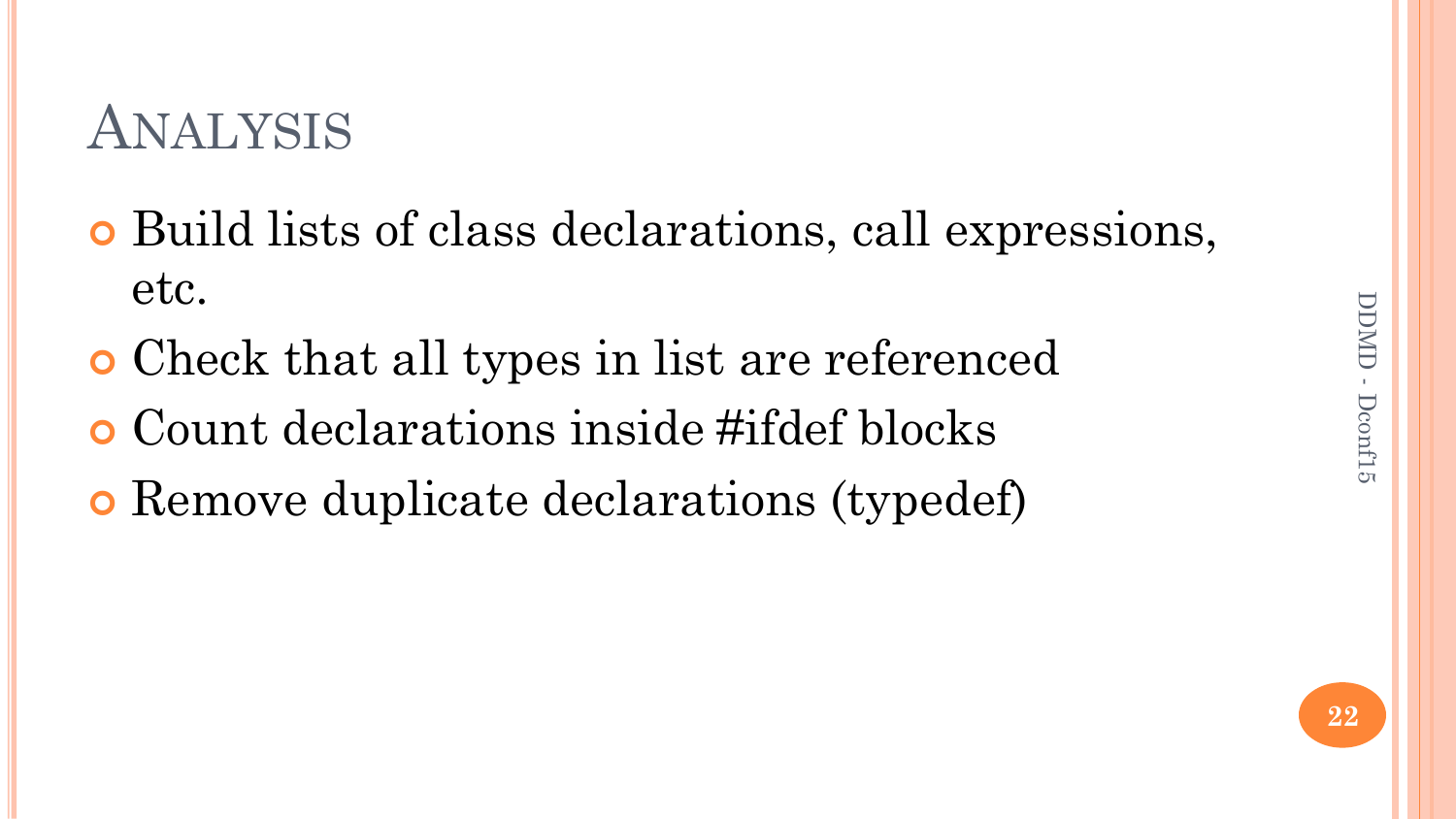## MERGING

#### Merge function declarations

- Take body from definitions
- Take default arguments from forward declarations
- Check for mismatches or duplicates

Same thing for static member variables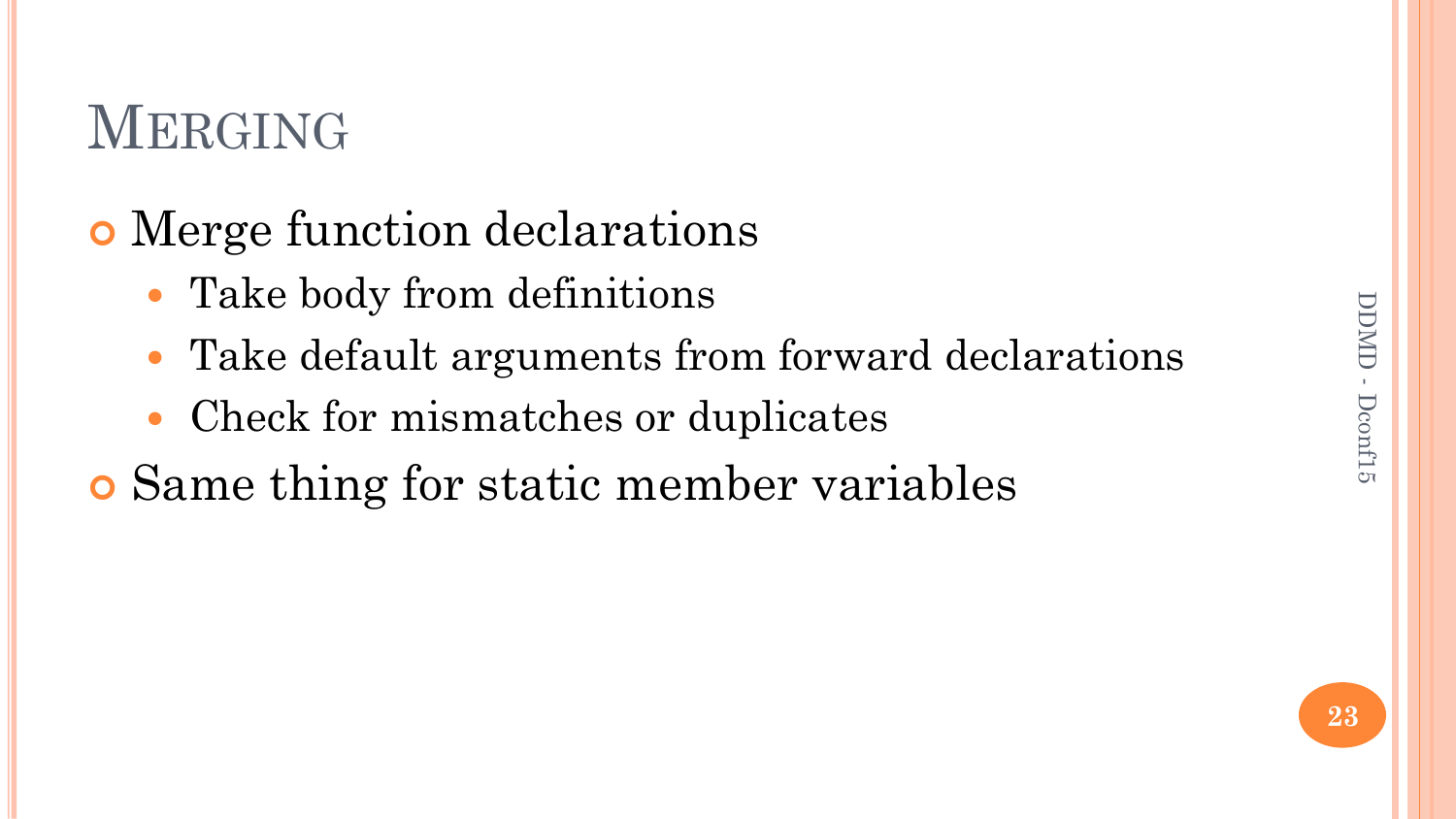# DDMD - DDMD - Dconf15

# SPECIAL CASE

- Scope has a default constructor
- Automatically convert it to default member initializers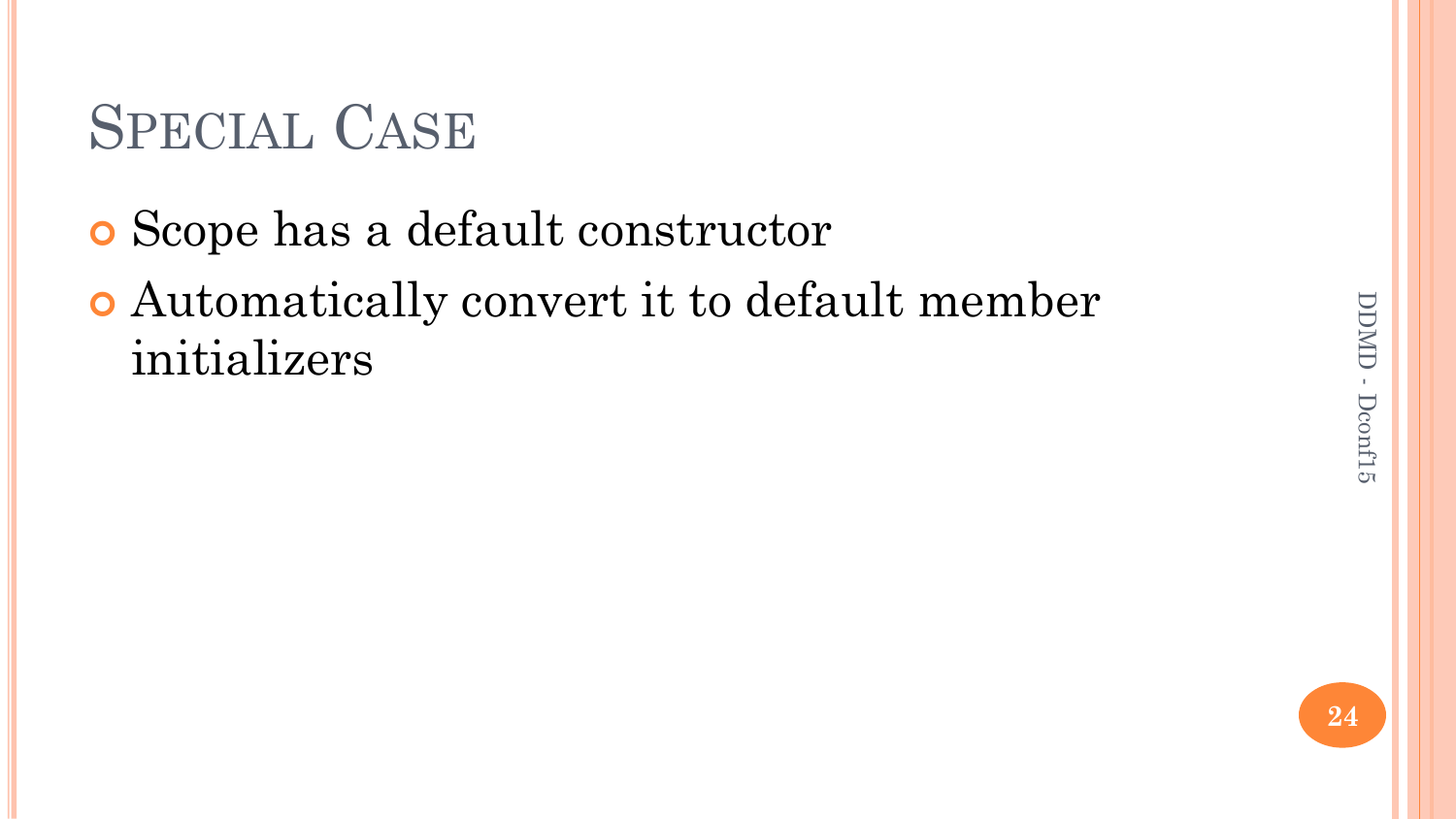# DDMD - DDMD - Dconf15

## STRIP OUT DEAD DECLARATIONS

- o #includes
- **o** Empty version blocks
- $\bullet$ #undef
- o Include guards
- Default ctors
- **o** 'extern' function prototypes

**25**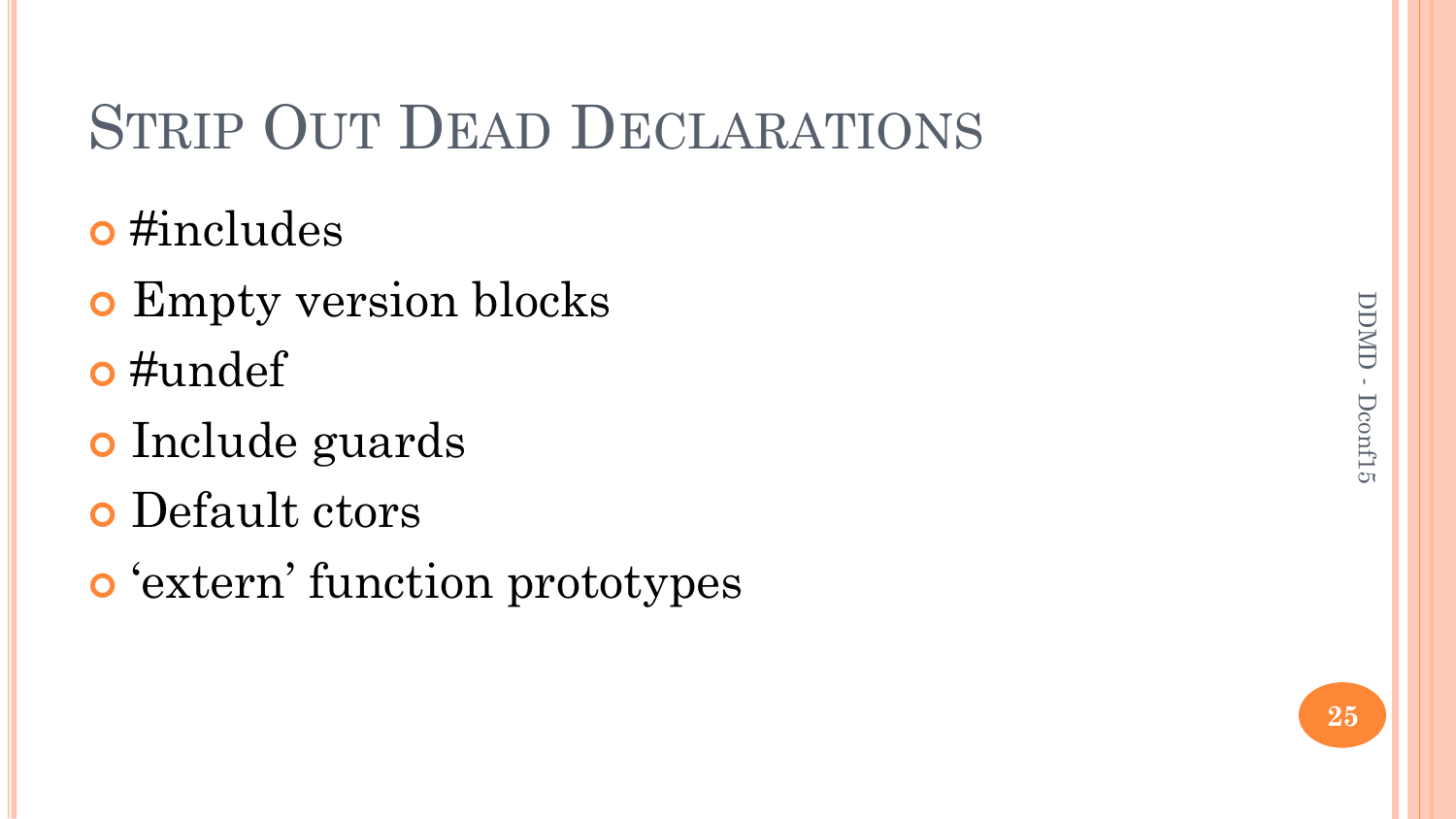### COLLECT DECLARATIONS

- Build hash map containing all top-level declarations
- Use simple mangling scheme
	- 'function importHint'
	- 'struct Loc'
	- 'enum LINK'
- Include parameter names for overloaded functions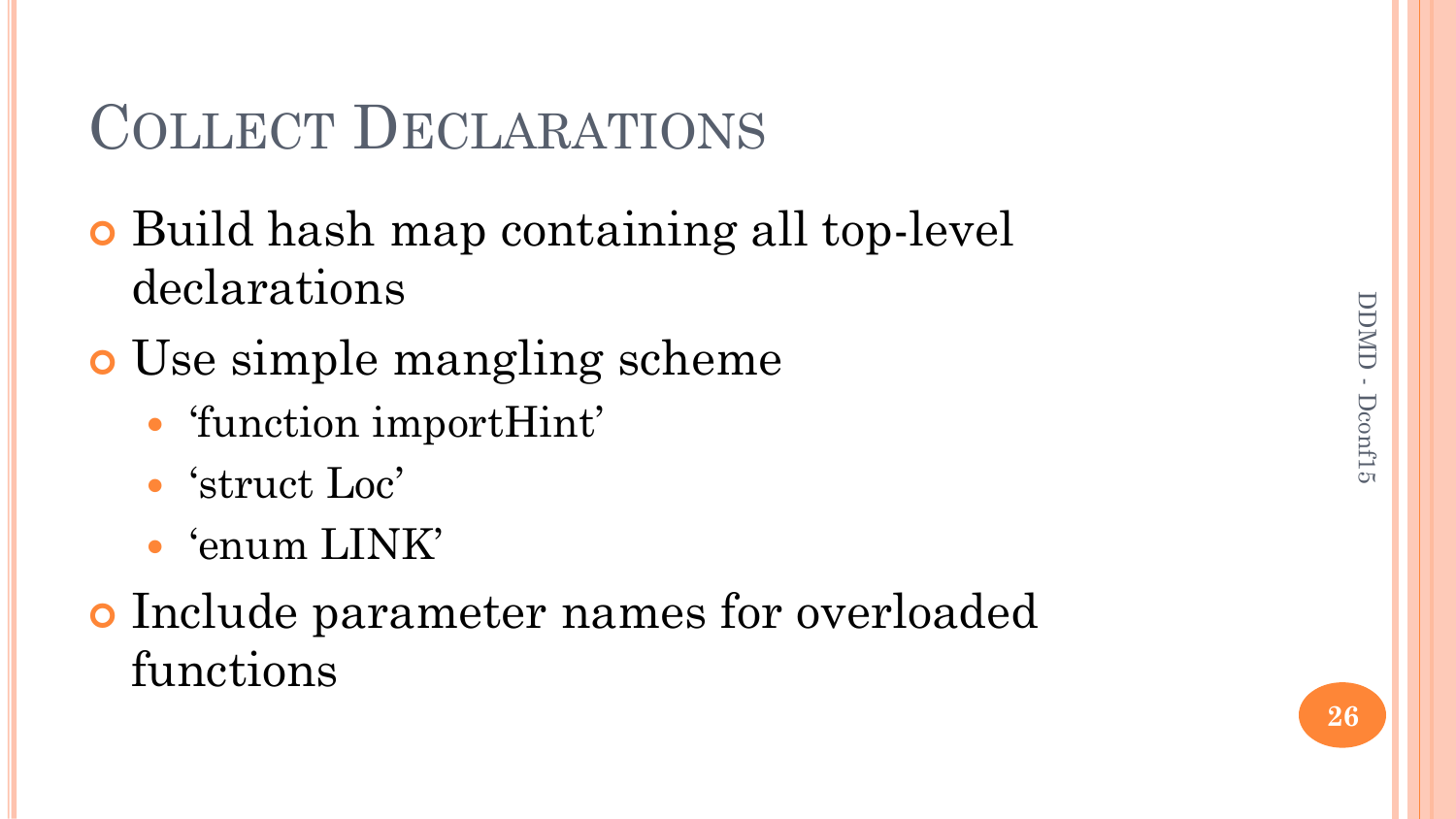#### D GENERATION

#### List of modules and members in json file

- List of imports
- List of members (using mangled name)
- Extra D code (e.g. "extern (C++) Library  $LibEIf_factor(y, "$
- Write out each file
- Error on unknown declarations
- Error on unreferenced declarations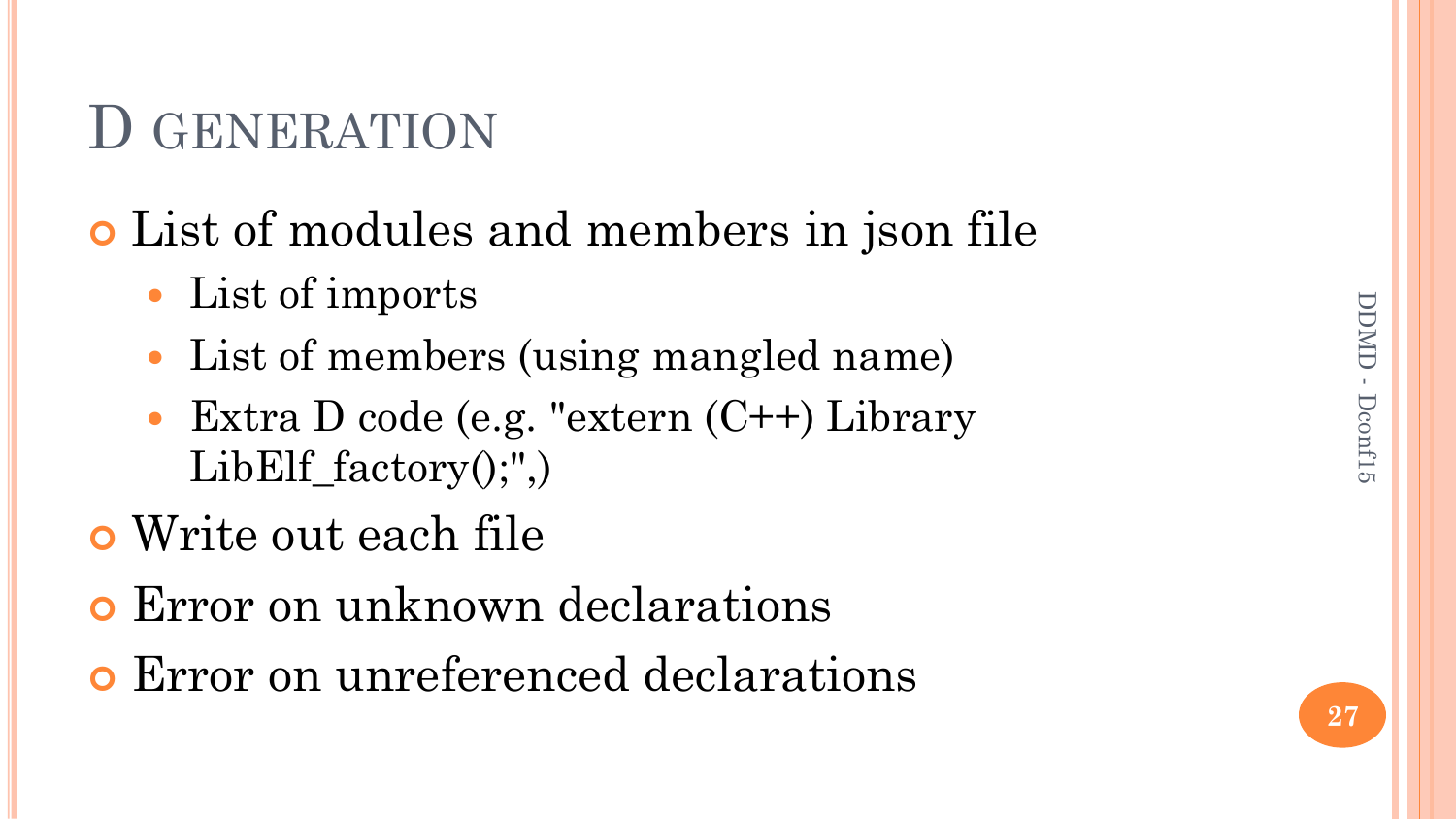## #IFDEF ISSUES

# o #if doesn't follow language grammar if (x #if SOMETHING && y #endif) Difficult to parse Sometimes impossible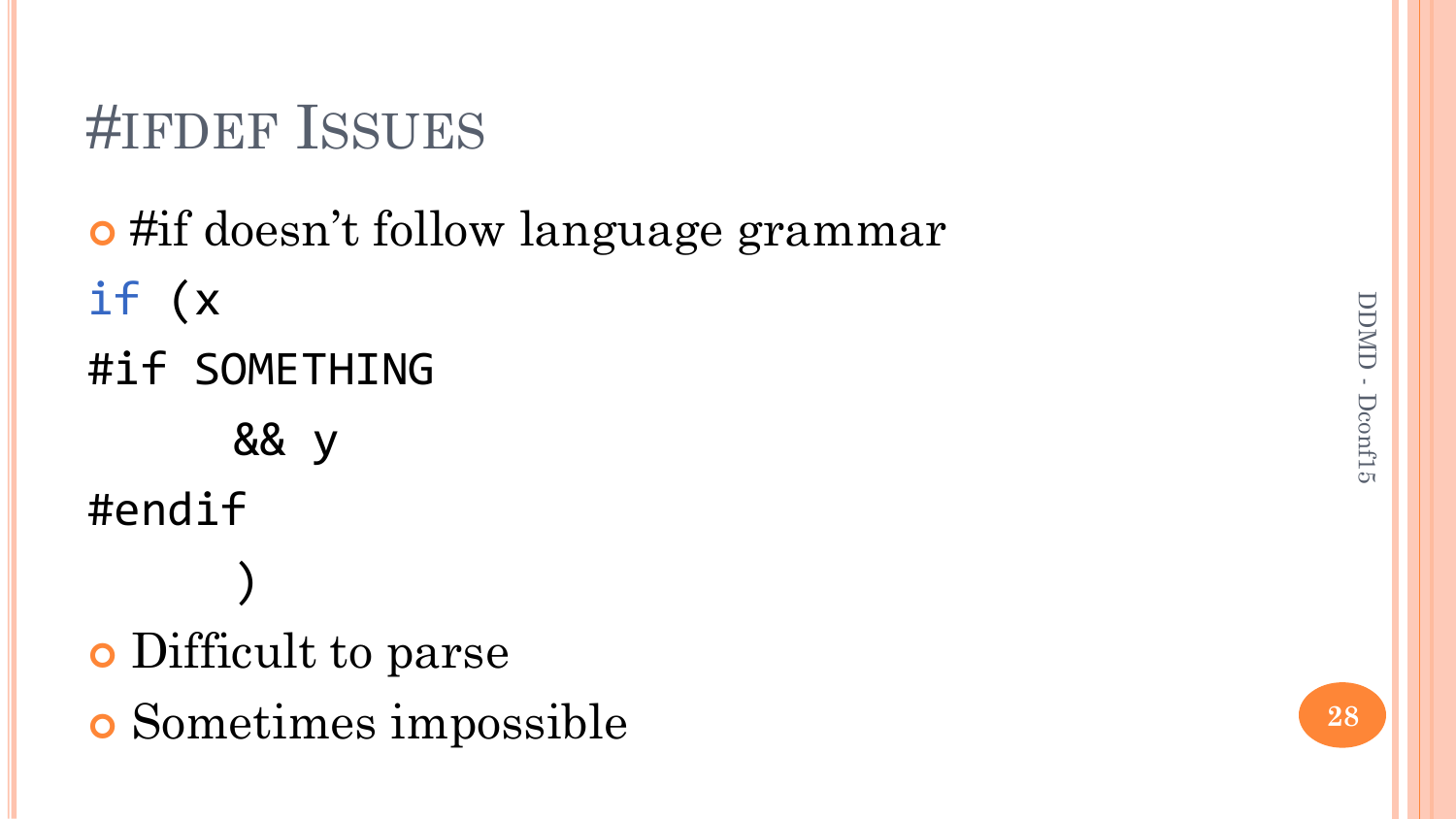# DDMD - DDMD - Dconf15

### #IFDEF ISSUES

- Cheat!
- Just change the C++ source to something valid in D
- if (x && (!SOMETHING || y))
- Usually very straightfoward
- C++ code generally benefits from this too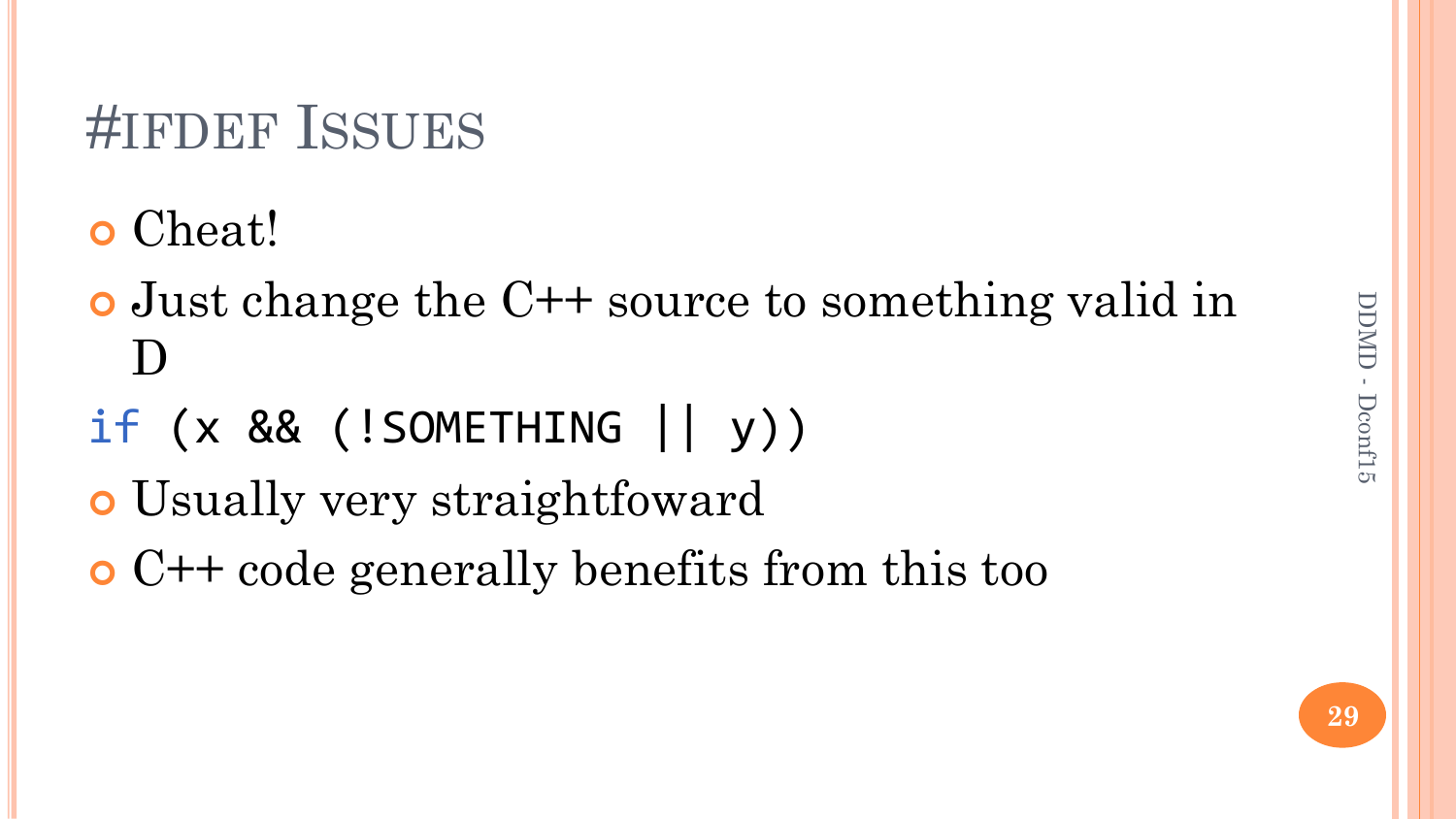## COMMENT ISSUES

```
 Can (and do) appear anywhere
if (x \&8y \frac{88}{x^*}) { }
if (x) /*doSomething()*/;
```
 Lots and lots of special cases to parse correctly Instead, parse the most common cases Remove rest from C++ source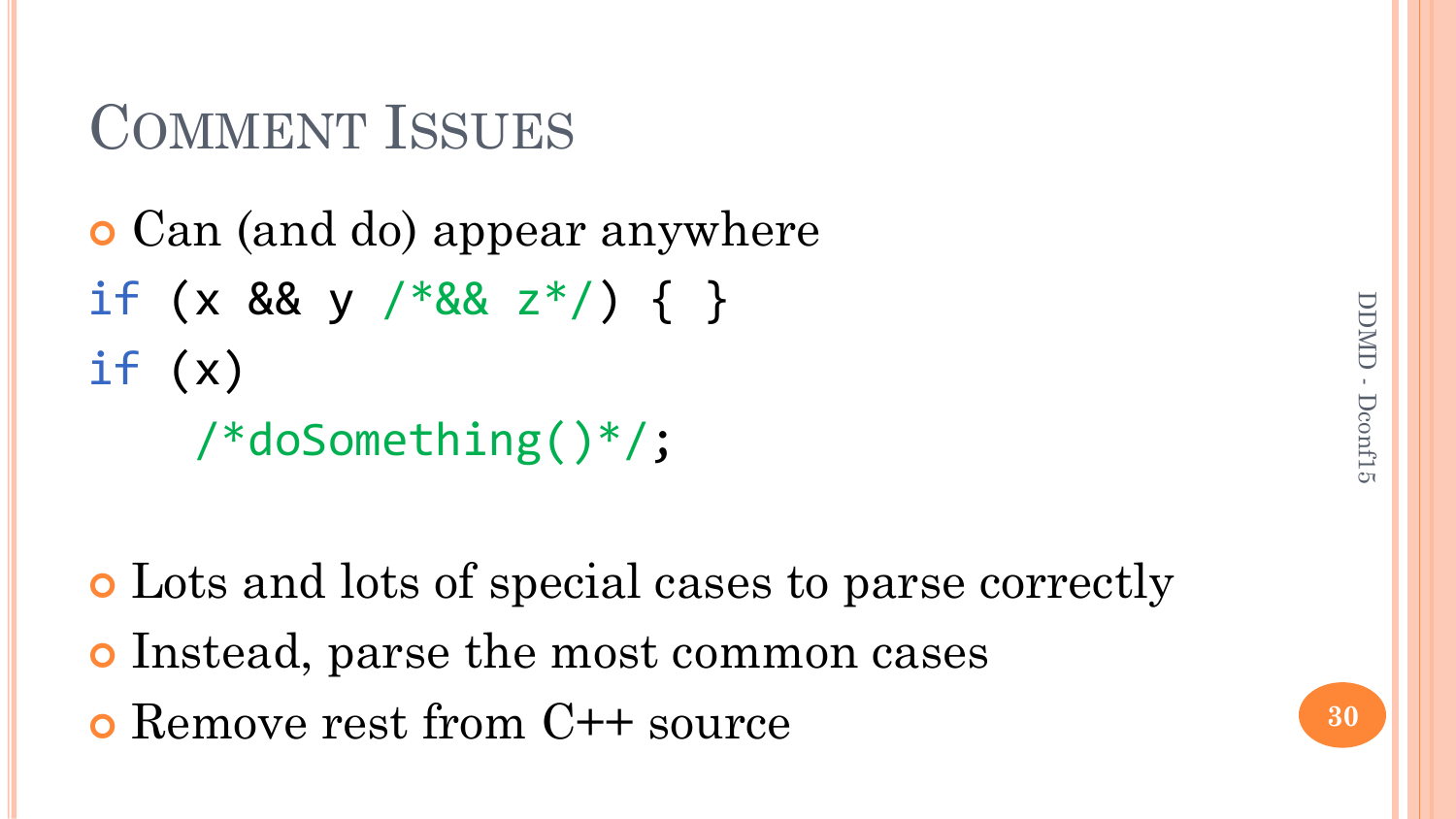#### CONVERTS SUCCESSFULLY!

- Generated code doesn"t compile
- Local variable shadowing is illegal in D
- Implicit narrowing conversion is an error
- Class handles don"t convert to void pointers
- No implicit struct construction

e.g.

void func(Loc loc); func(0);

**31**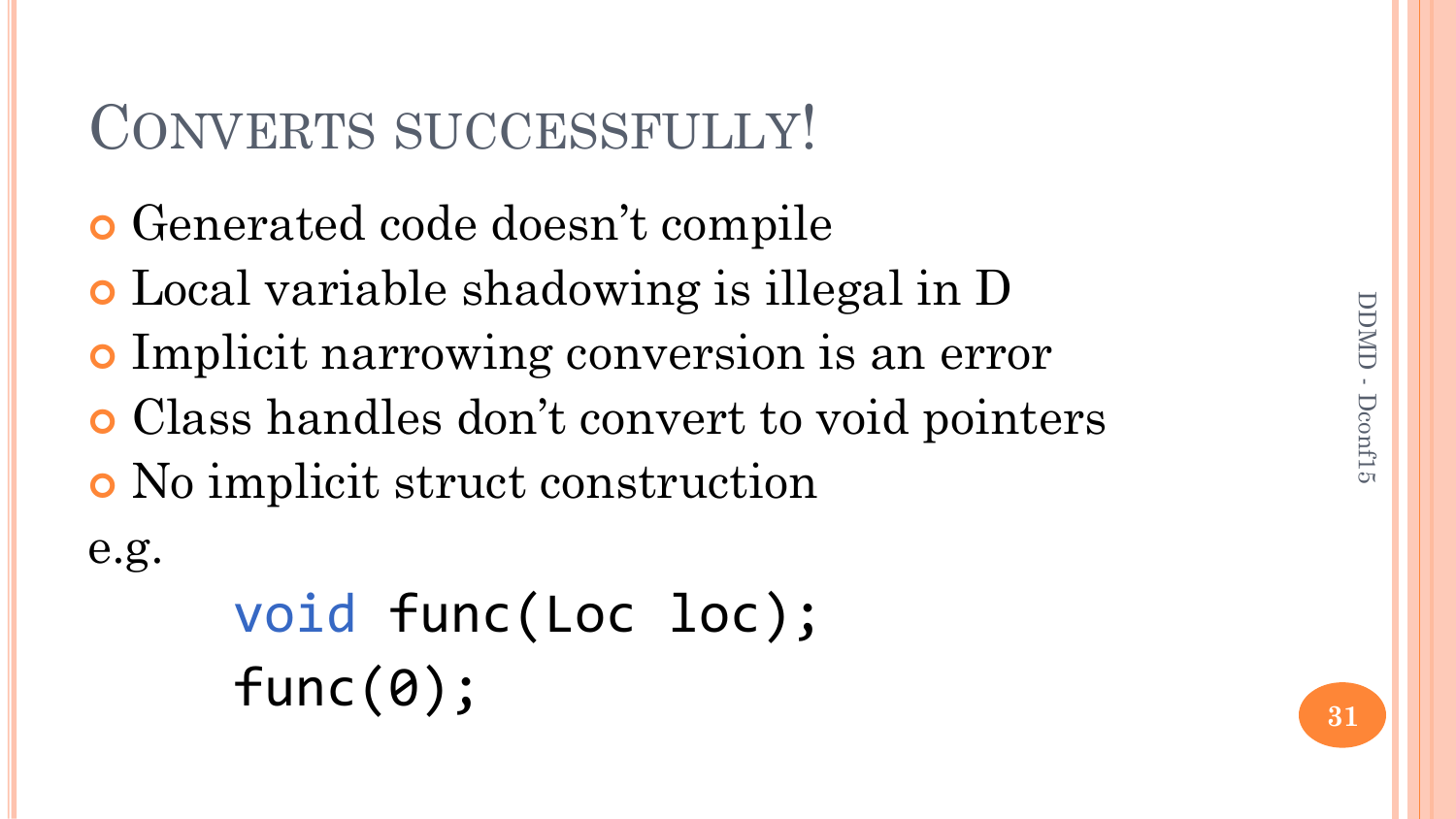#### CAN"T COMPILE

- D string literals are passed to varargs functions as arrays
- D checks for goto skipping variable initializations are much stricter that C++
- sizeof(arr)/sizeof(arr[0]) doesn't work in D
- #defines are not scoped
- String literals are type-checked
	- $\bullet$  char  $*$ s = "Don't ever do this";
- All "fixed" in C++ source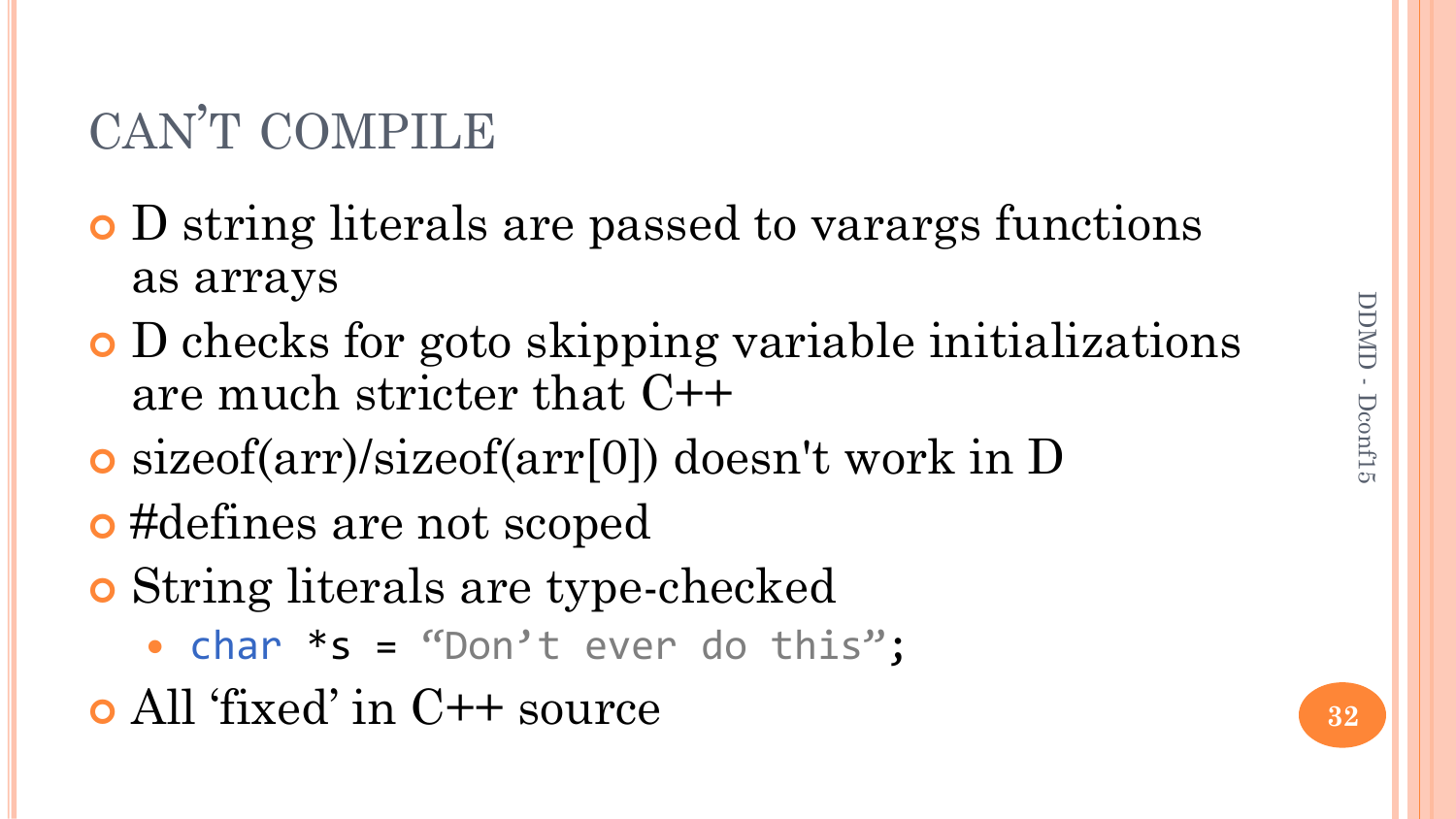## D'S LIMITATIONS

#### No struct default constructors

- Re-wrote structs so default initializers were all zero (except Scope)
- version() is much less powerful than #if
	- $version(A \mid \mid (B \& C))$
	- Used static if instead
- No way to define data from command line
	- Like -DNAME=VALUE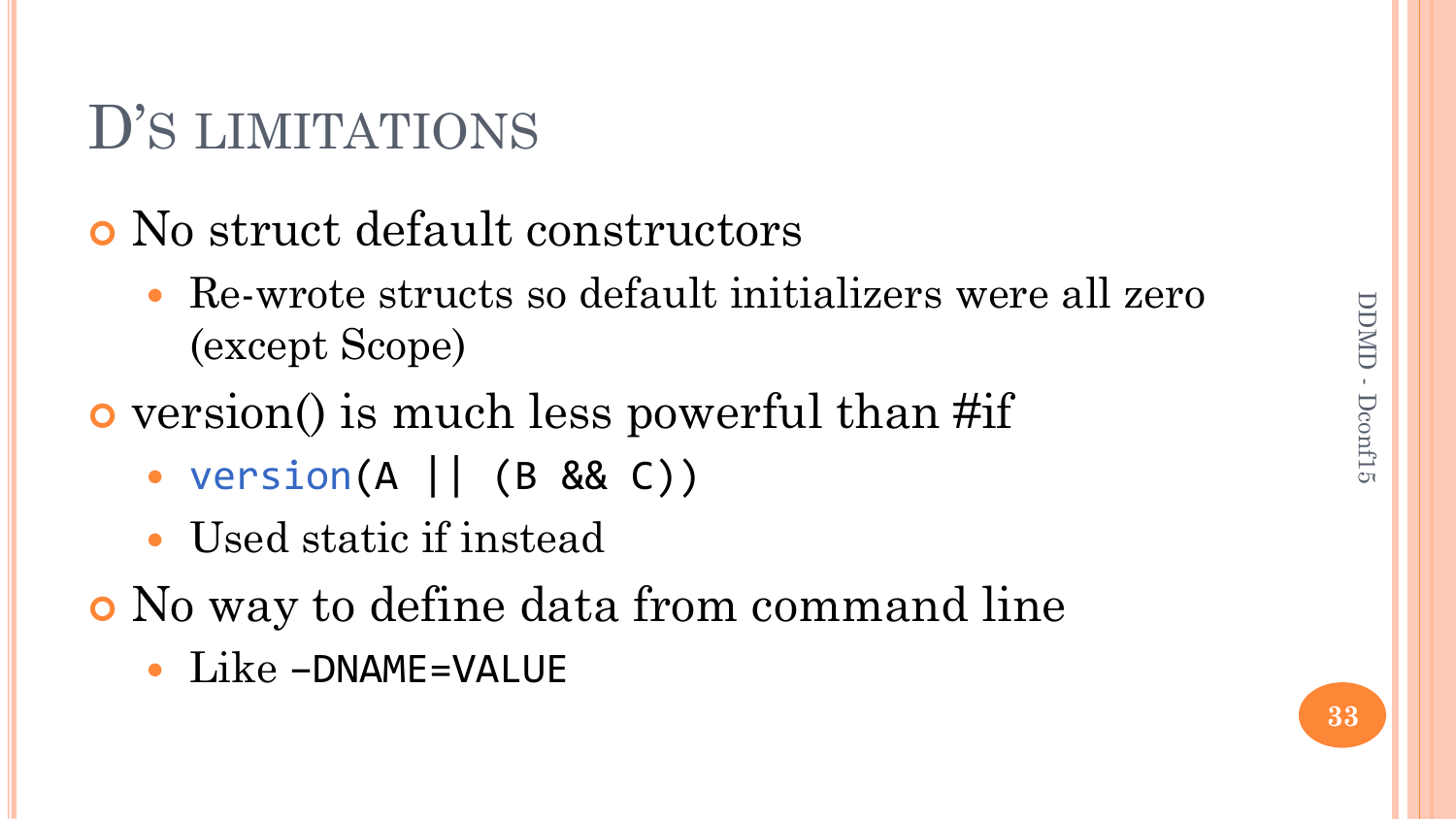## IT COMPILES!

 But AST classes will need to be accessed from C++ glue layer

 Added missing support for C++ classes Allowed non-virtual C++ member functions Allowed C++ member variables

Now we can try linking against the glue layer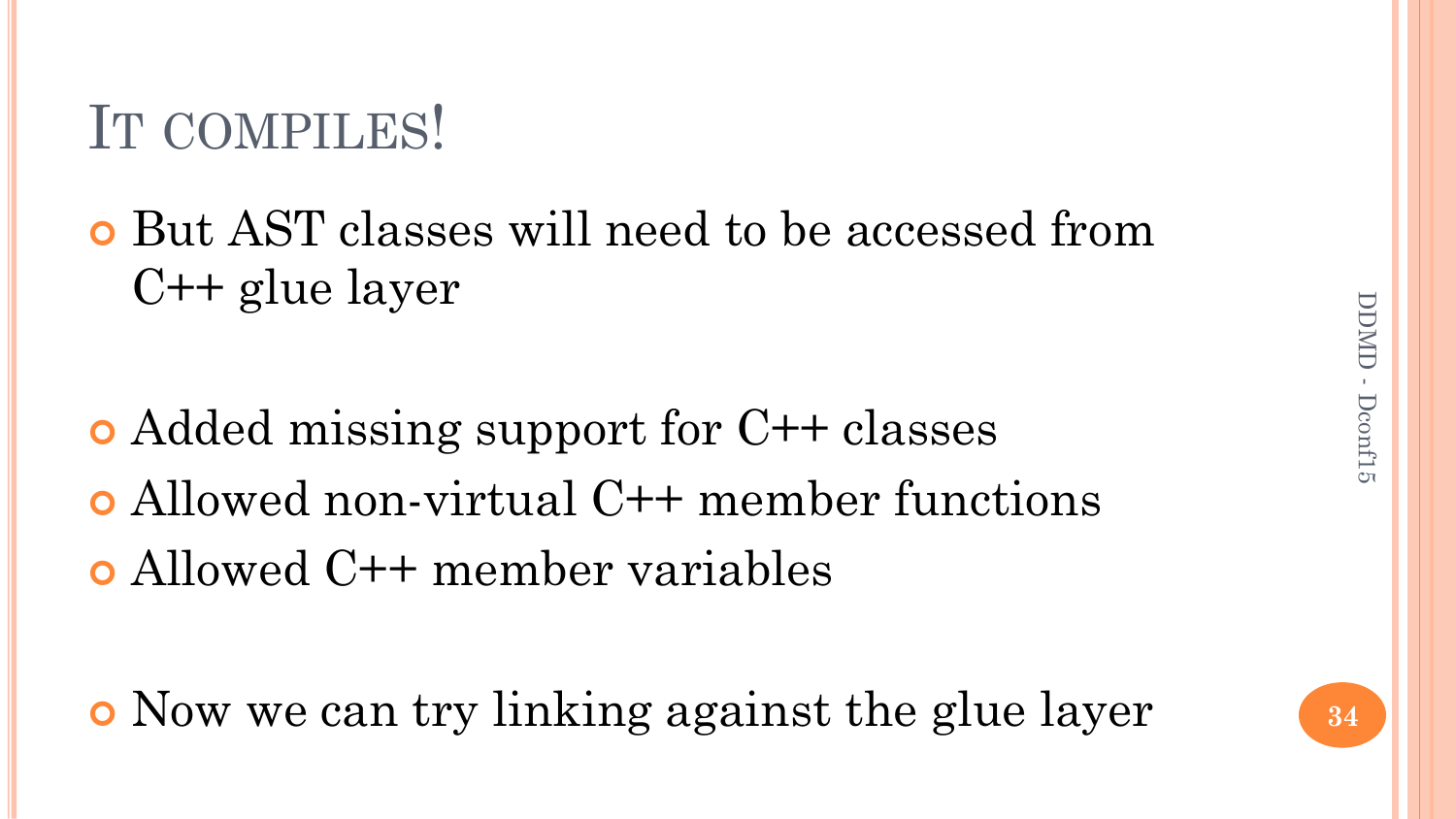## C++ MANGLING ISSUES

- Linker error everywhere
- **o** struct and class have different mangling
- C++ has three char types which one to use?
	- Defined our own utf8 t
- uint64\_t is not always the same type
	- unsigned long freebsd64, linxu64, osx64
	- unsigned long long \*32, win64
- size\_t is not always the same type
	- unsigned int win32, linux32, freebsd32
	- unsigned long osx32
- Solution drop osx32 dmd binary support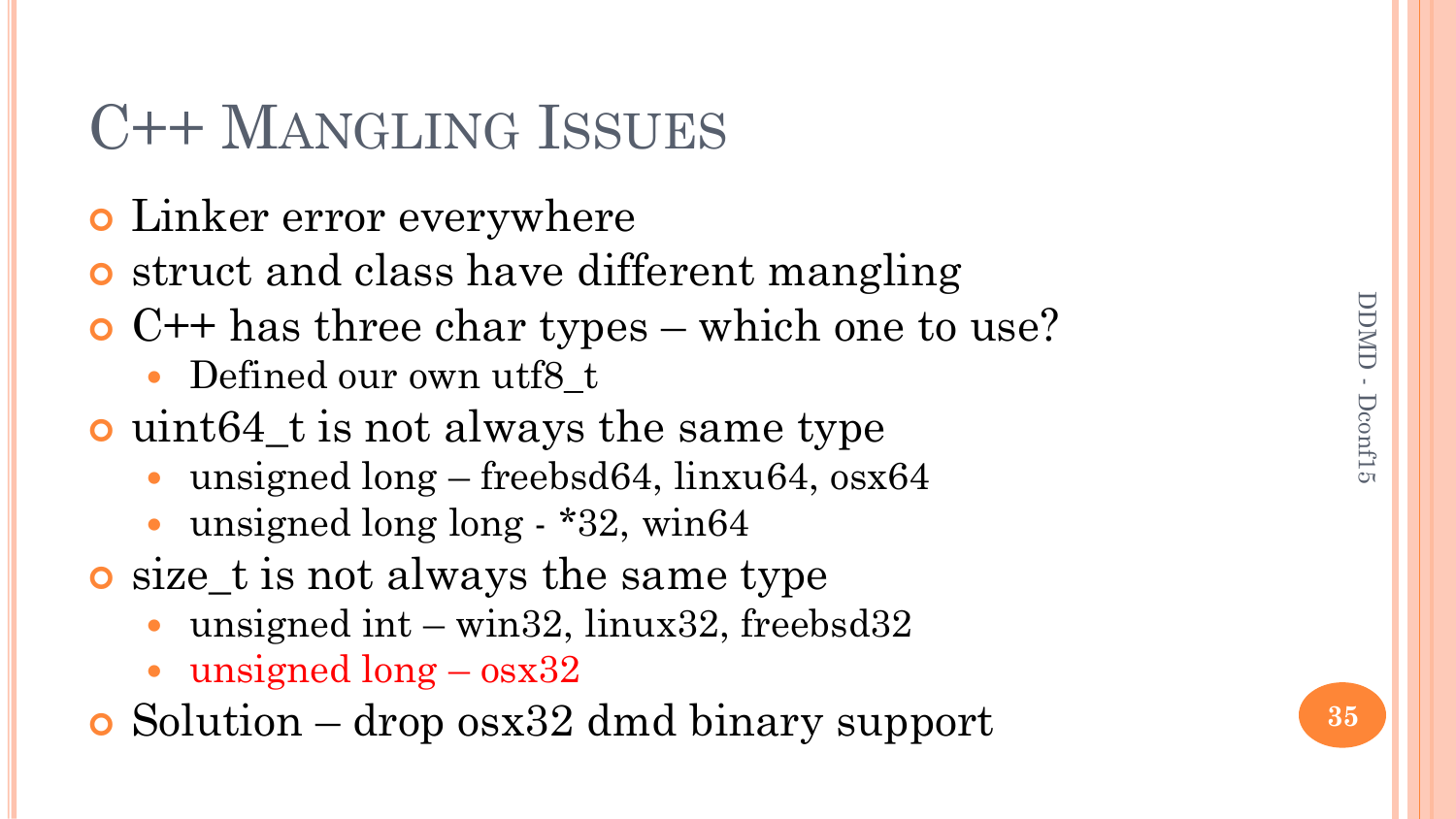## C++ ABI ISSUES

- **o** It then links, but crashes
- Member layout/alignment mismatches
	- Generate code to check offsets
- Calling convention mismatches
	- Fuzz tester
- vtbl layout (win32)
	- Overloaded functions are reversed in vtbl
- Varargs problems
	- Argument passing wrong on posix64 and win64
	- va\_copy doesn't work on posix64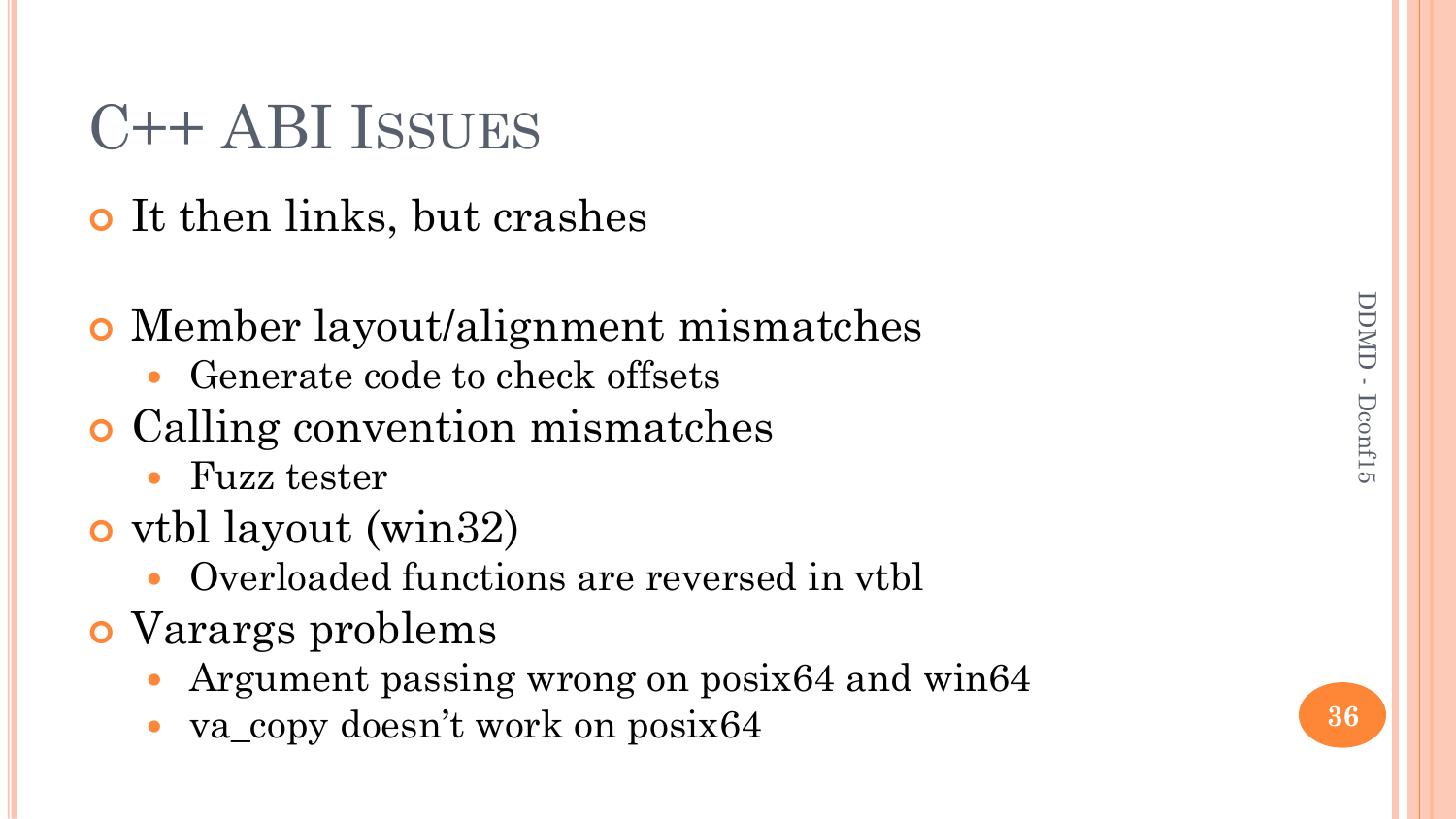#### OTHER BACKEND BUGS

~8 codegen bugs found in DMD backend

#### DMD is not idiomatic D

• Exercises a 'new' subset

#### Tough to reduce and tough to fix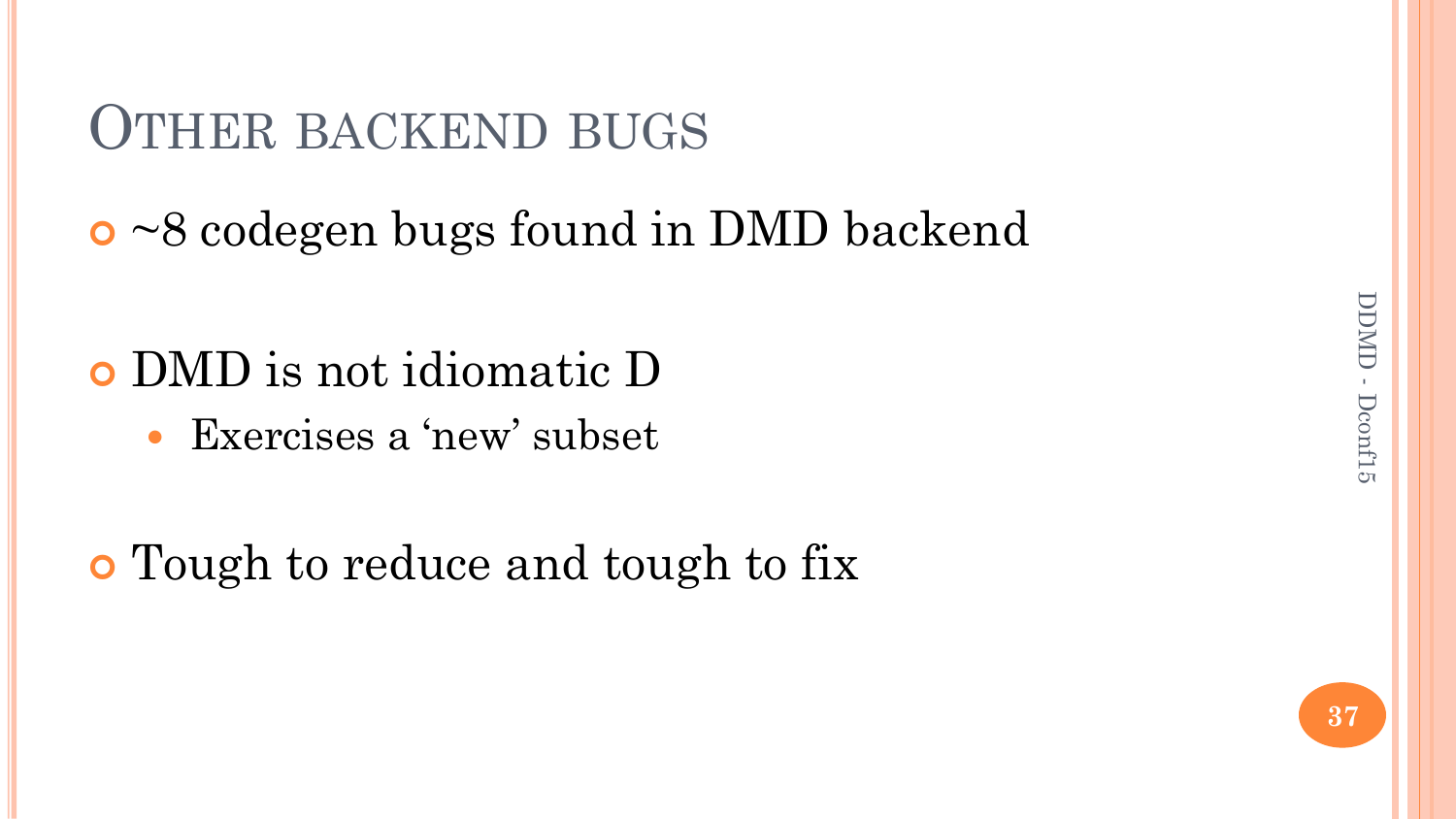# DDMD - DDMD - Dconf15

#### OUTSTANDING ISSUES

- FP returns broken on win32 (DMC and/or DMD)
- Still have struct passing bugs on posix64
- Constructor and destructor calls do not work across language boundary

All worked around!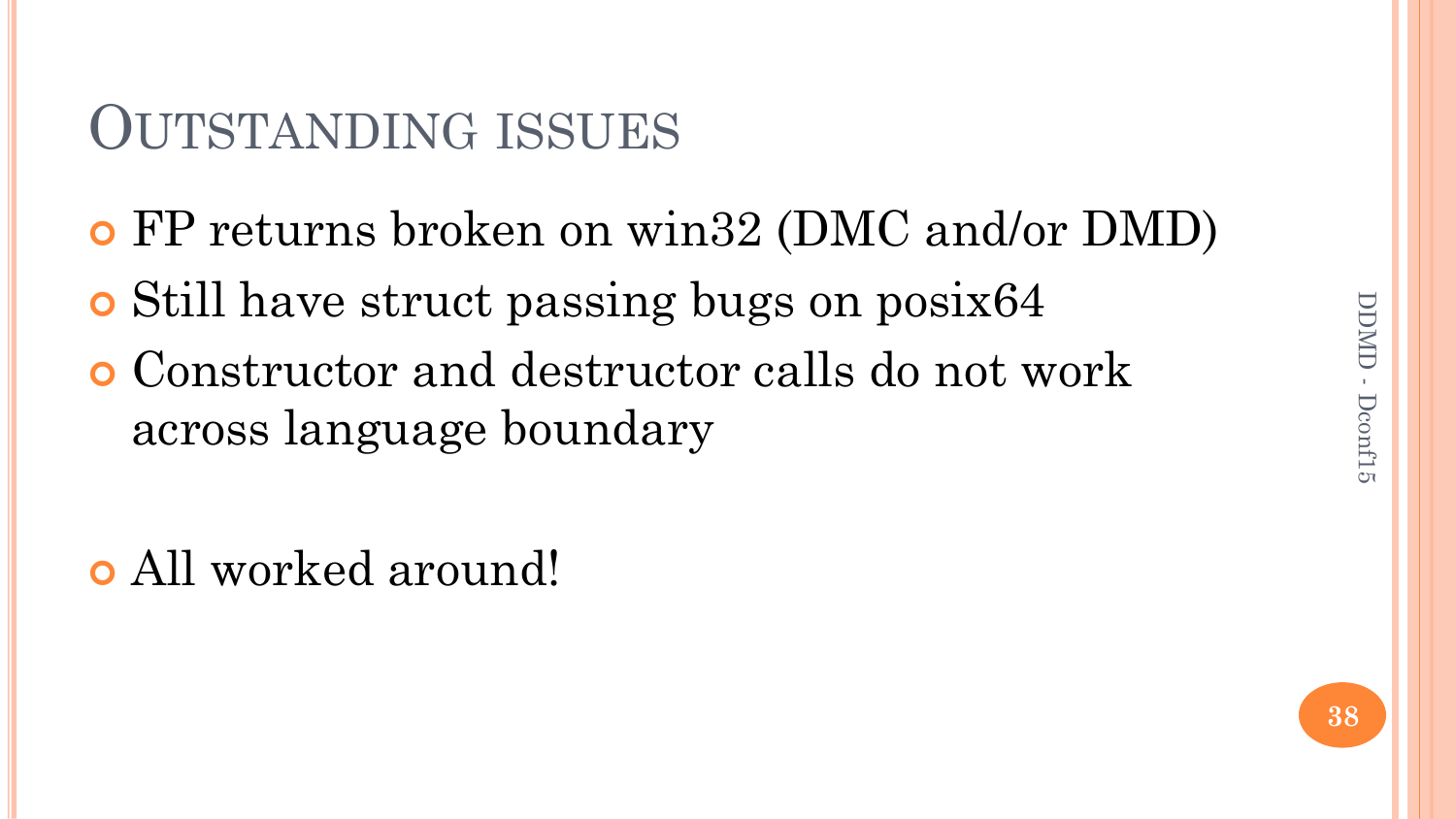# DDMD-DDMD - Dconf15

## COSMETIC ISSUES

D doesn"t support out-of-class function definitions

- Move compiler passes to visitor interface
- Allows keeping layout the same in C++ and D
- Allows backends to add passes without modifying frontend classes (sometimes)
- Minor array/string/comment formatting issues
	- dfmt might be able to fix these one day
	- Could just fix them after transition to D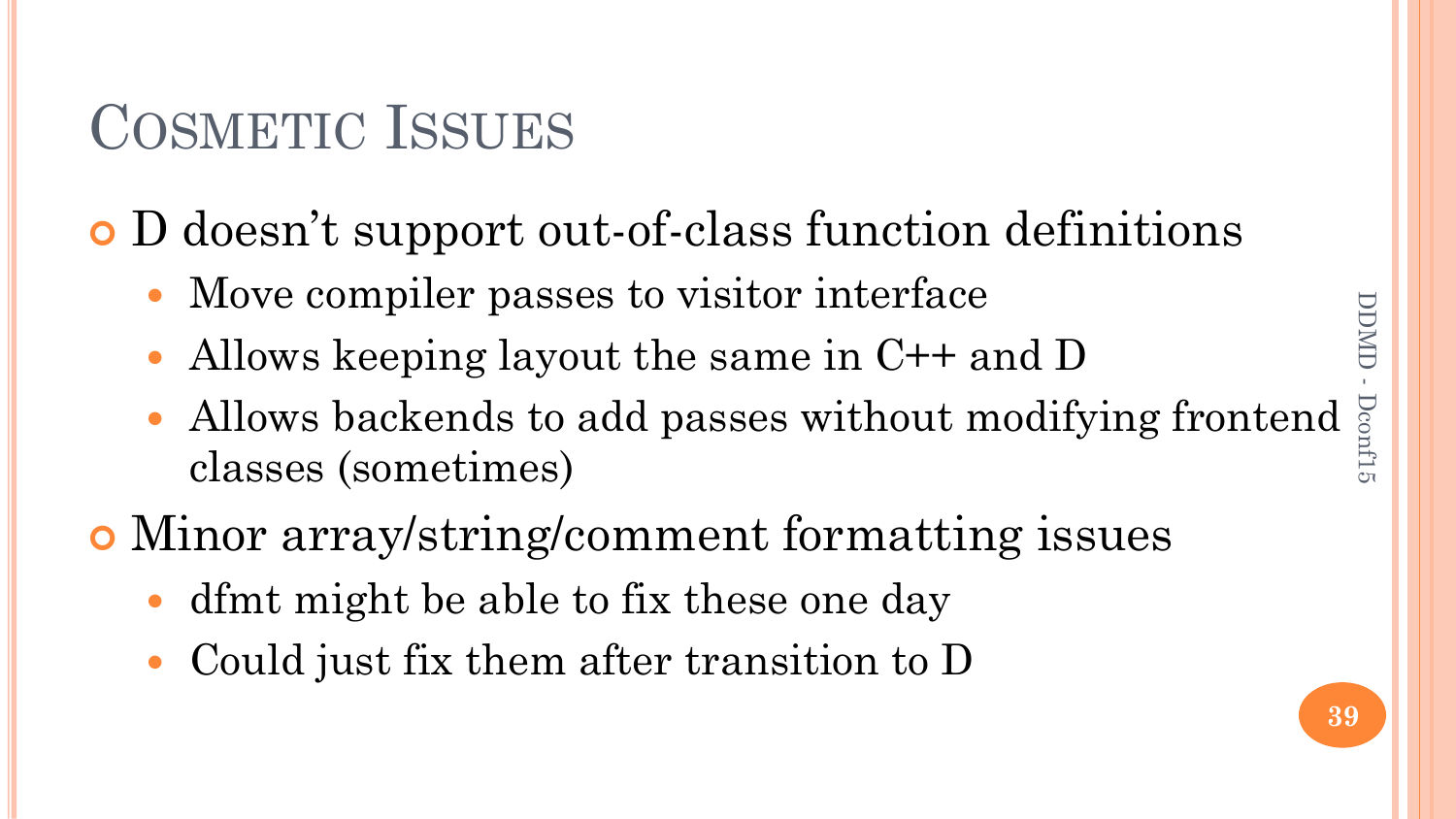## WHERE NEXT?

#### Fix remaining performance issues

- $\sim$  ~20% hit due to compiling with DMD vs GCC
- Clean up generated code
- Wait for GDC/LDC to catch up to 2.067
- Delete C++ code and switch
- Port DMD glue layer to D
- **o** Get GC working with DDMD
	- Requires all allocations be done through GC
- Remove backend-dependent code from frontend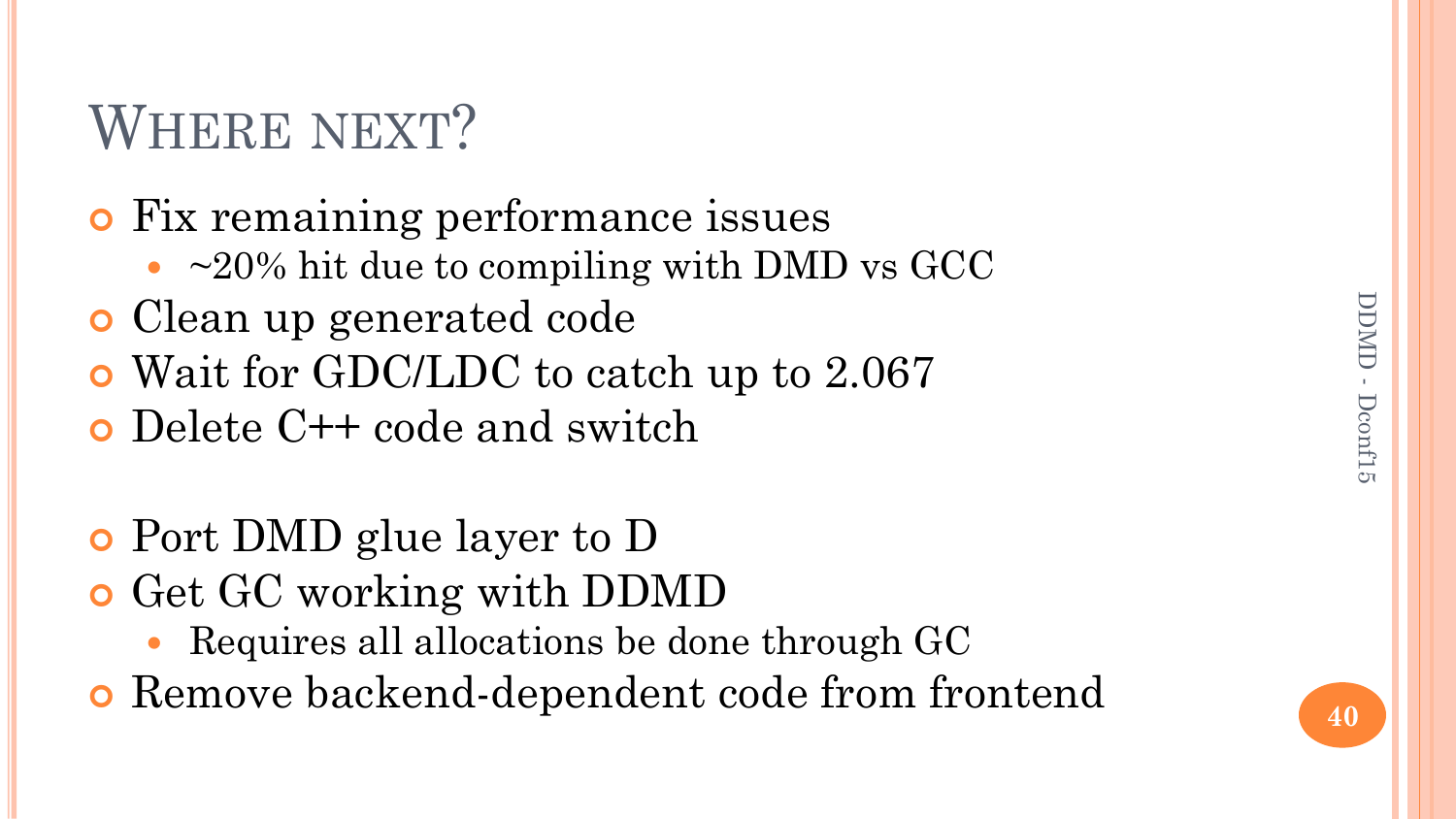**41**

#### PULL REQUESTS WILL BREAK

- Most can be automatically updated
	- Rebase on top of last C++ commit
	- Automatically convert to D
	- Diff against first D commit
	- Rebase on top of latest master
- Not significantly harder than rebasing to fix a normal conflict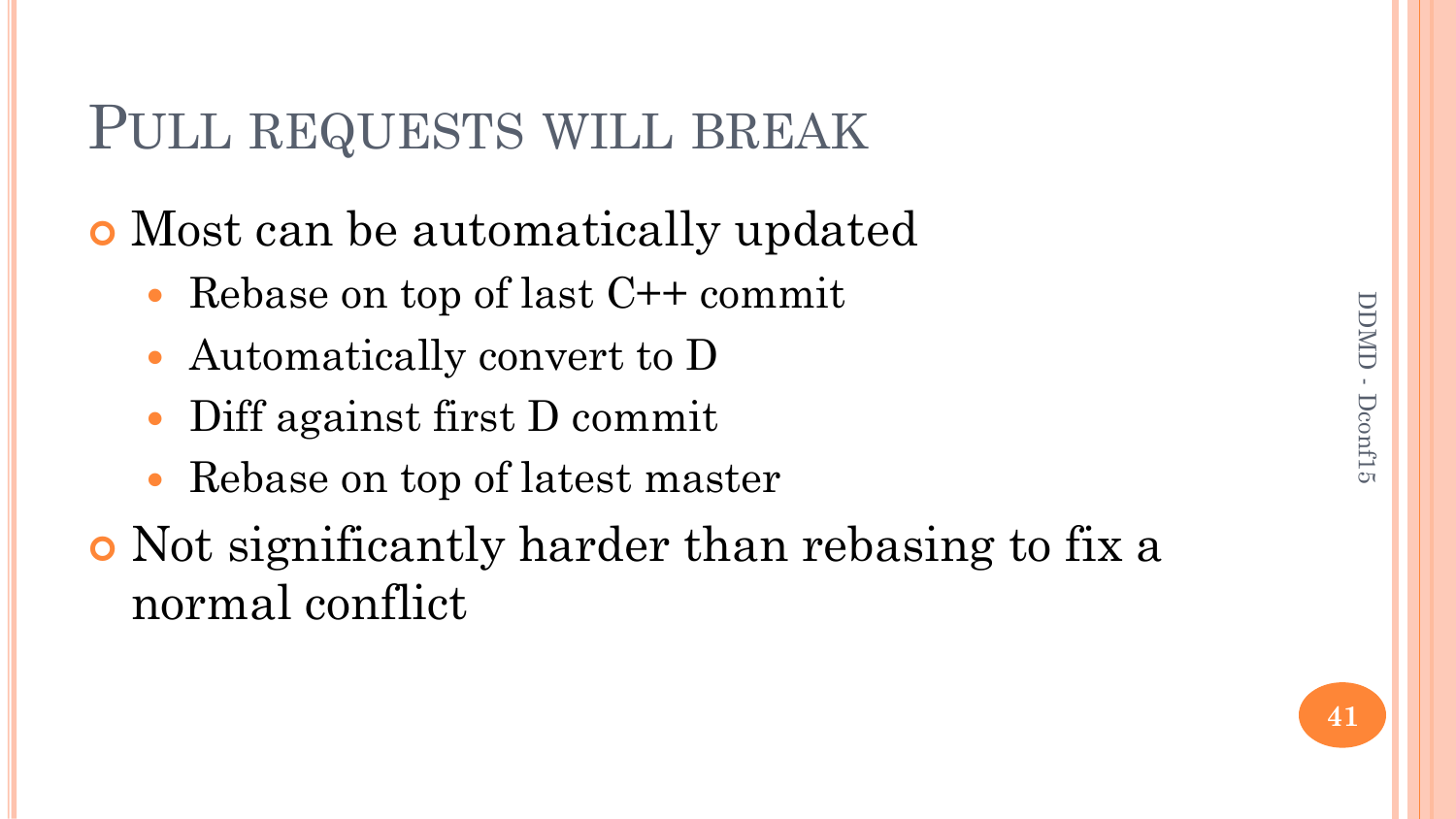#### **TIMELINE**

- Started experimenting 2012
- Forum thread: "Migrating dmd to D?" February 2013
- First commit March 2013
- Zero link errors June 2013
- All "compilable" tests pass July 2013
- Self-hosts on win32 July 2013
- Self-hosts on linux December 2013
- Can use unpatched master as host and source February 2014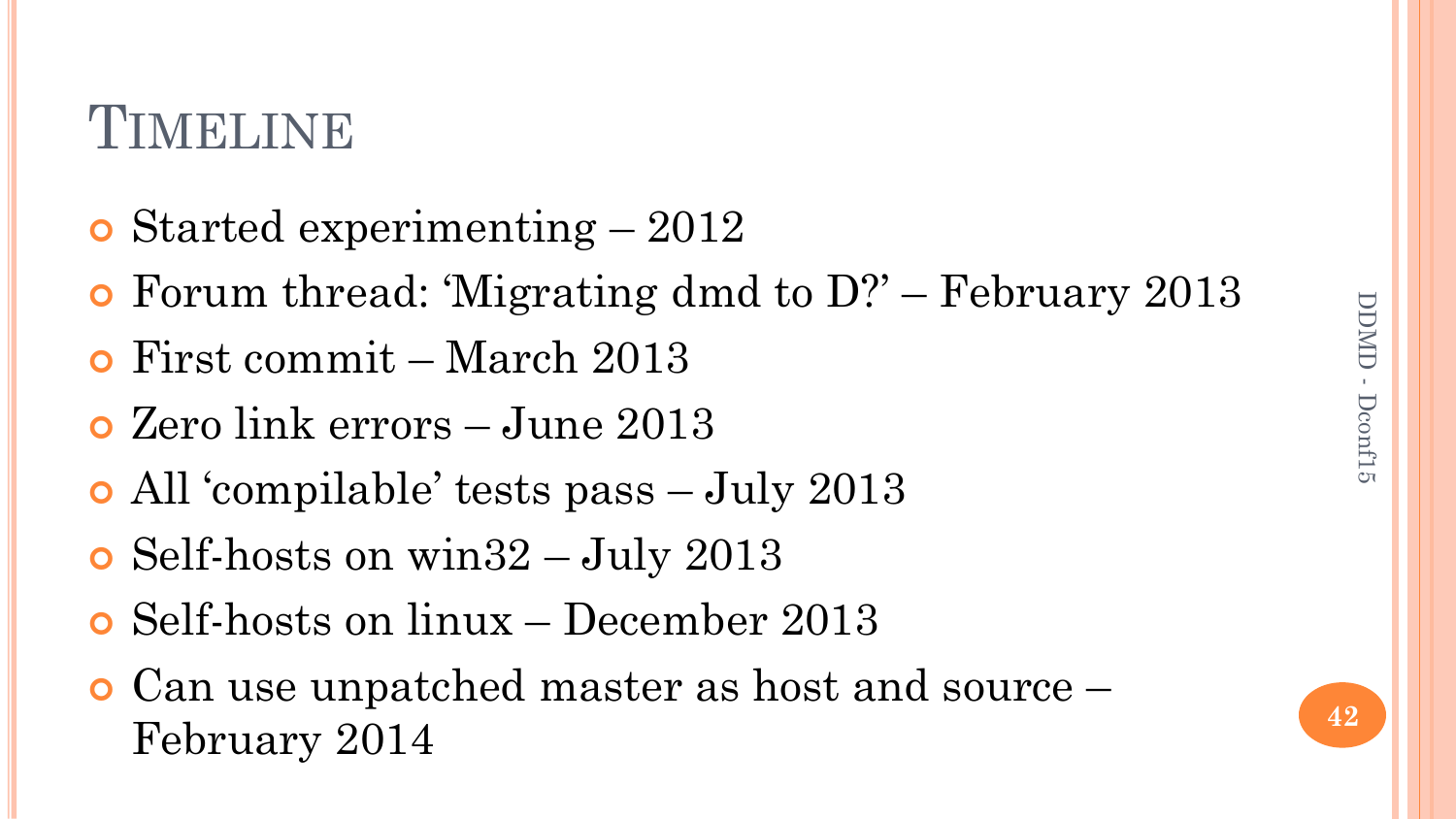#### TIMELINE

- Linux DDMD goes green on autotester July 2014
- All platforms green on autotester February 2015
- Magicport and manually ported source merged into master – April 2015

- $\bullet$  > 2 years
- 398 pull requests over 8% of total dmd pull request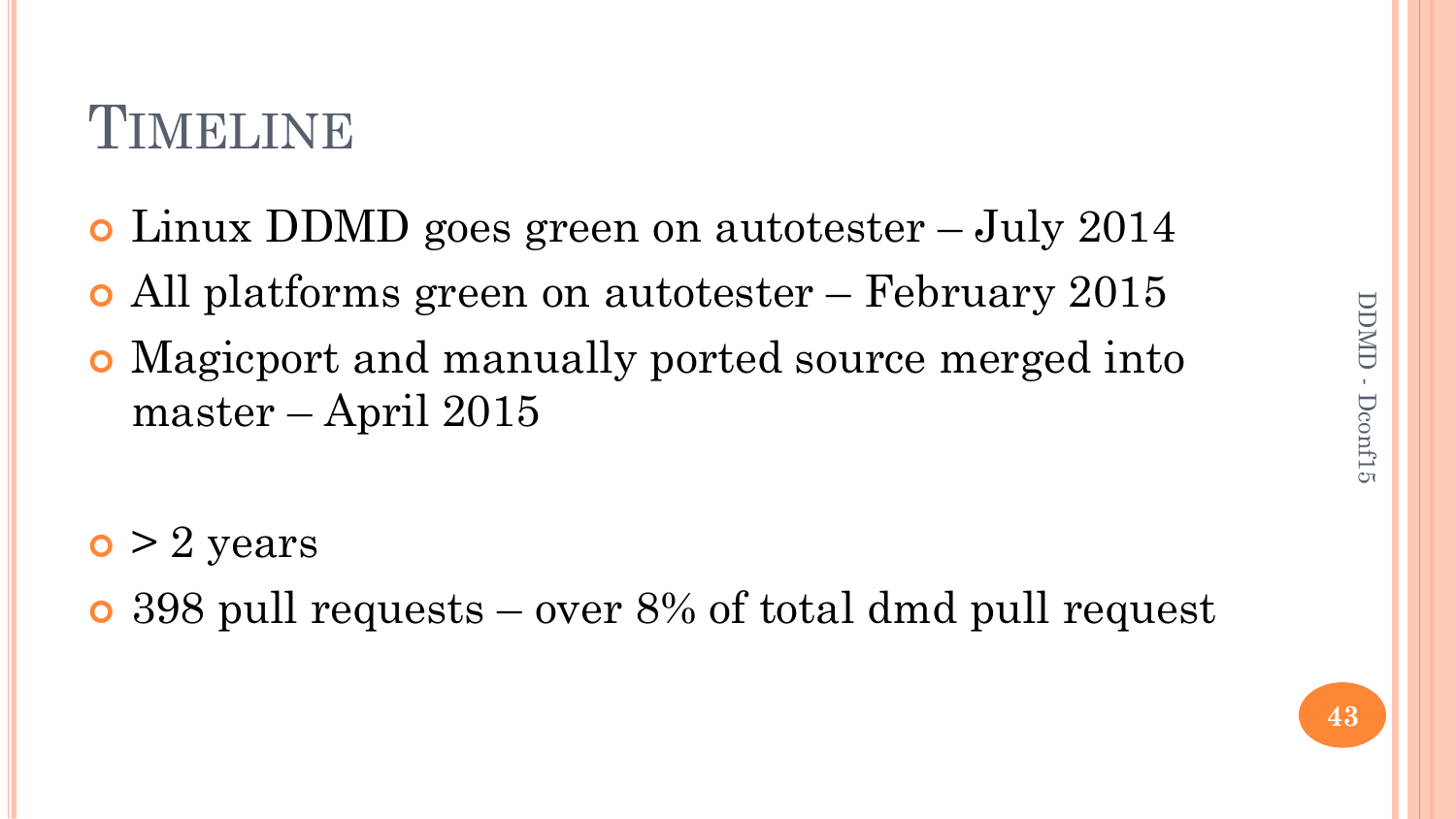#### MAGICPORTING OTHER PROJECTS

- Must use a small, consistent subset of C++
- Need easy access to refactor the C++ source
- Doesn"t rely too heavily on the preprocessor
- Must be comfortable debugging memory corruption
	- This will get better in the future
- Must have good understanding of low-level C++ details
- Well worth the effort!